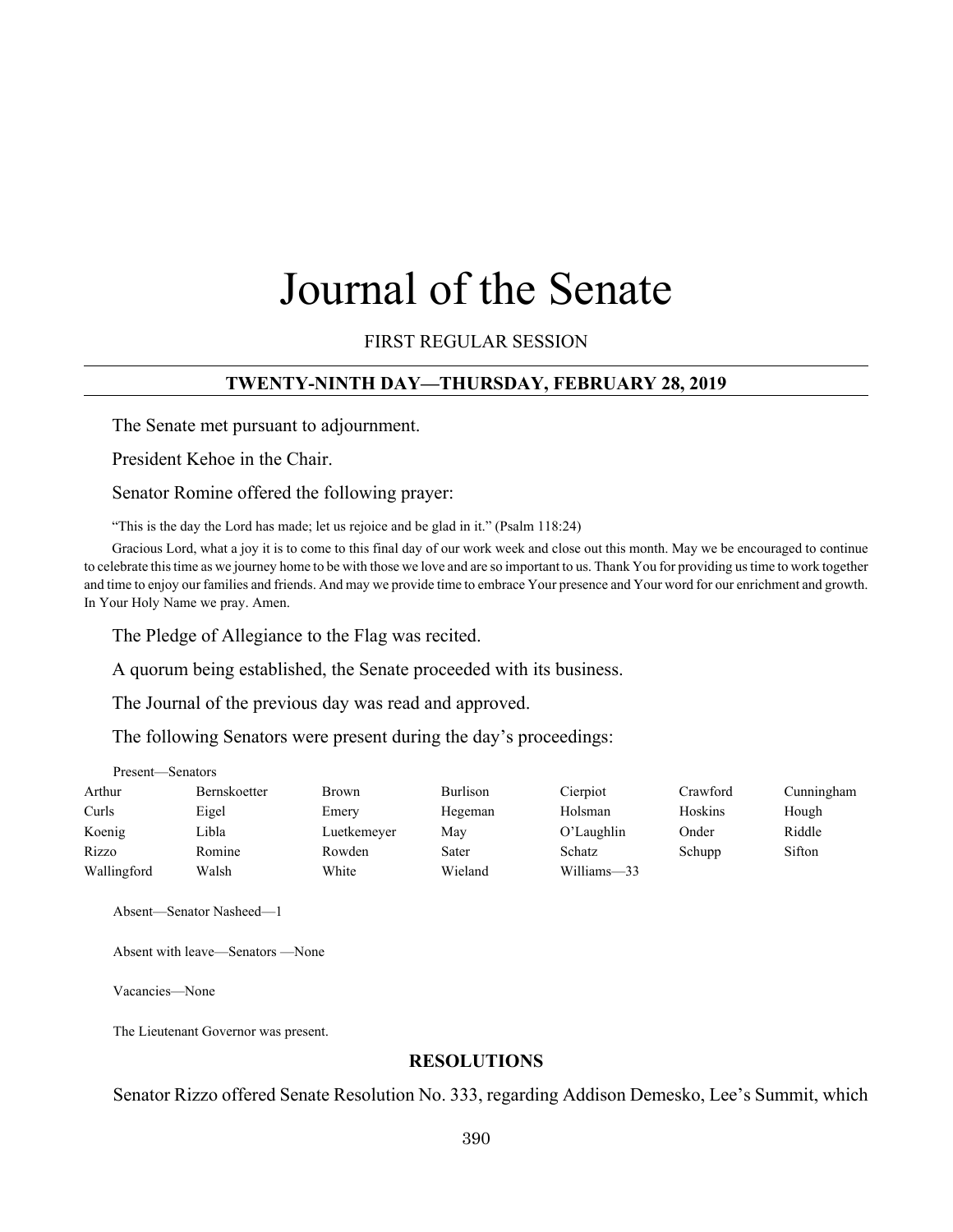was adopted.

Senator Rizzo offered Senate Resolution No. 334, regarding Paige Fallis, Lee's Summit, which was adopted.

Senator Luetkemeyer offered Senate Resolution No. 335, regarding Anthony Torri, which was adopted.

Senator Sater offered Senate Resolution No. 336, regarding Dr. Amy Oxner McGaha and Scott McGaha, which was adopted.

## **INTRODUCTION OF BILLS**

The following Bills and Joint Resolutions were read the 1st time and ordered printed:

**SB 478**–By Holsman.

An Act to repeal section 171.033, RSMo, and to enact in lieu thereof one new section relating to makeup hours required for school days lost due to inclement weather, with an emergency clause.

#### **SB 479**–By Onder.

An Act to repeal section 488.029, 513.605, 556.046, 556.061, 557.036, 558.021, 558.046, 559.115, 559.117, 566.010, 566.030, 566.032, 566.060, 566.062, 566.086, 566.125, 571.070. 575.150, 575.200, and 589.414, RSMo, and to enact in lieu thereof twenty new sections relating to criminal offenses, with penalty provisions.

#### **SB 480**–By Schupp.

An Act to amend chapter 192, RSMo, by adding thereto one new section relating to the pregnancyassociated mortality.

#### **SB 481**–By Hoskins.

An Act to repeal section 135.562, RSMo, and to enact in lieu thereof one new section relating to a tax credit for renovations for disability access.

#### **SB 482**–By Hoskins.

An Act to repeal sections 195.740, 195.743, 195.746, 195.749, 195.752, 195.755, 195.756, 195.758, 195.764, 195.767, 195.770, and 195.773, RSMo, and to enact in lieu thereof eleven new section relating to industrial hemp, with penalty provisions.

#### **SB 483**–By Hoskins.

An Act to repeal section 144.020, RSMo, and to enact in lieu thereof one new section relating to sales tax on telecommunications service.

#### **SB 484**–By Hoskins.

An Act to amend chapter 408, RSMo, by adding thereto eight new sections relating to the litigation financing consumer protection act.

#### **SB 485**–By Hoskins.

An Act to repeal section 311.280, RSMo, and to enact in lieu thereof one new section relating to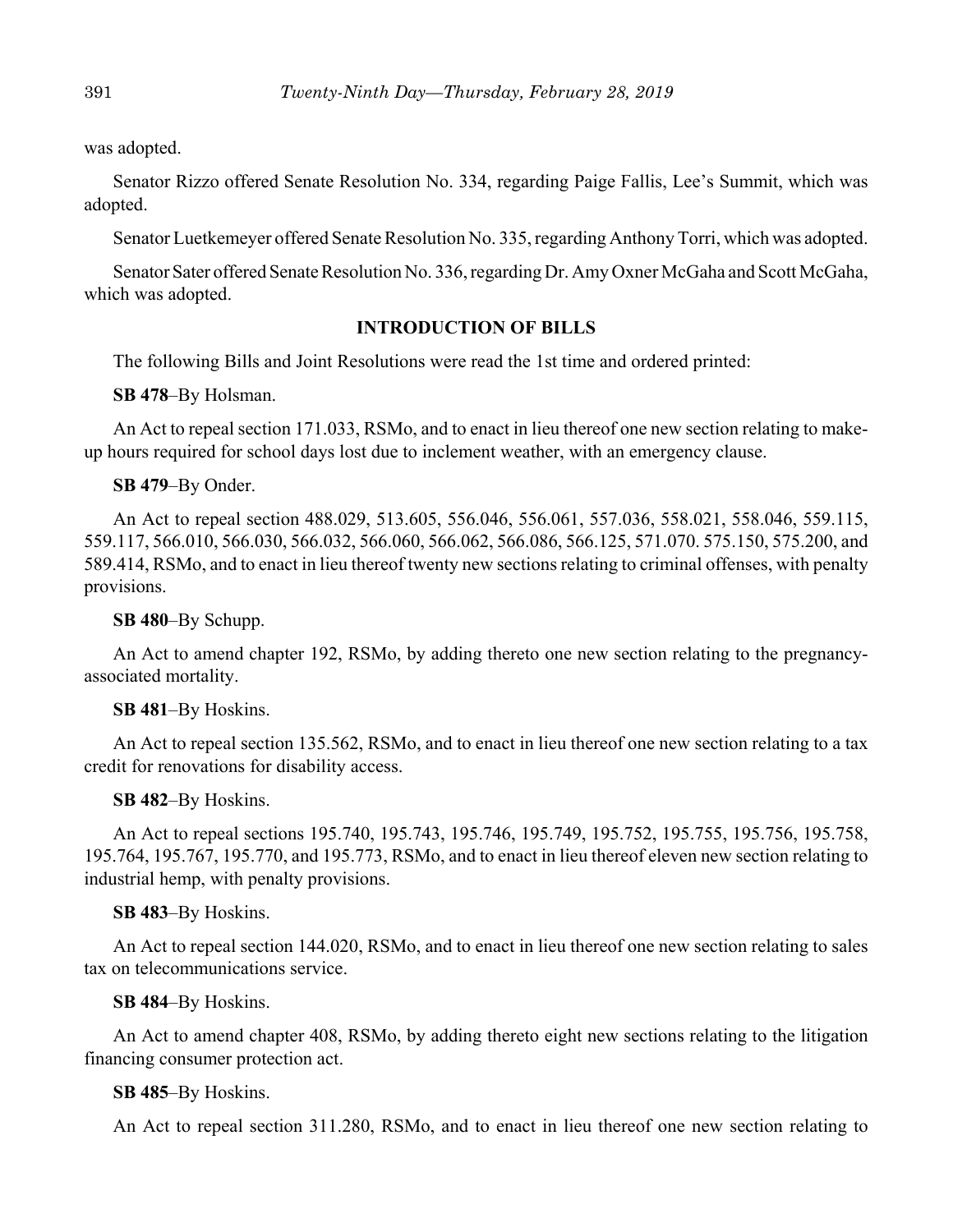intoxicating liquor, with a penalty provision.

## **SB 486**–By Williams.

An Act to repeal sections 409.605, 409.610, 409.615, 409.620, 409.625, 409.630, 409.4-412, 409.5-501, and 409.6-604, RSMo, and to enact in lieu thereof nine new sections relating to the financial protection of vulnerable populations, with penalty provisions.

# **SB 487**–By Libla.

An Act to repeal sections 67.662 and 94.802, RSMo, and to enact in lieu thereof two new sections relating to tourism taxes.

# **SB 488**–By Rizzo.

An Act to repeal section 650.058, RSMo, and to enact in lieu thereof one new section relating to consideration to exonerated individuals.

# **SB 489**–By Rizzo.

An Act to repeal section 135.030, RSMo, and to enact in lieu thereof one new section relating to property tax relief for certain vulnerable populations.

# **SB 490**–By Rizzo.

An Act to repeal section 198.082, RSMo, and to enact in lieu thereof one new section relating to certified nursing assistants.

# **SB 491**–By Rizzo.

An Act to amend chapter 67, RSMo, by adding thereto one new section relating to technology business facilities.

# **SB 492**–By May.

An Act to repeal sections 407.300 and 407.302, RSMo, and to enact in lieu thereof six new sections relating to the resale of scrap metals, with penalty provisions.

# **SB 493**–By May.

An Act to repeal section 590.650, RSMo, and to enact in lieu thereof one new section relating to prohibitions against discriminatory policing.

# **SB 494**–By Emery.

An Act to amend chapter 513, RSMo, by adding thereto one new section relating to asset forfeiture.

## **SB 495**–By Emery.

An Act to repeal sections 208.244 and 640.090, RSMo, and to enact in lieu thereof two new sections relating to the duties of the joint committee on government accountability.

# **SB 496**–By Emery.

An Act to repeal section 173.1003, RSMo, and to enact in lieu thereof one new section relating to higher education.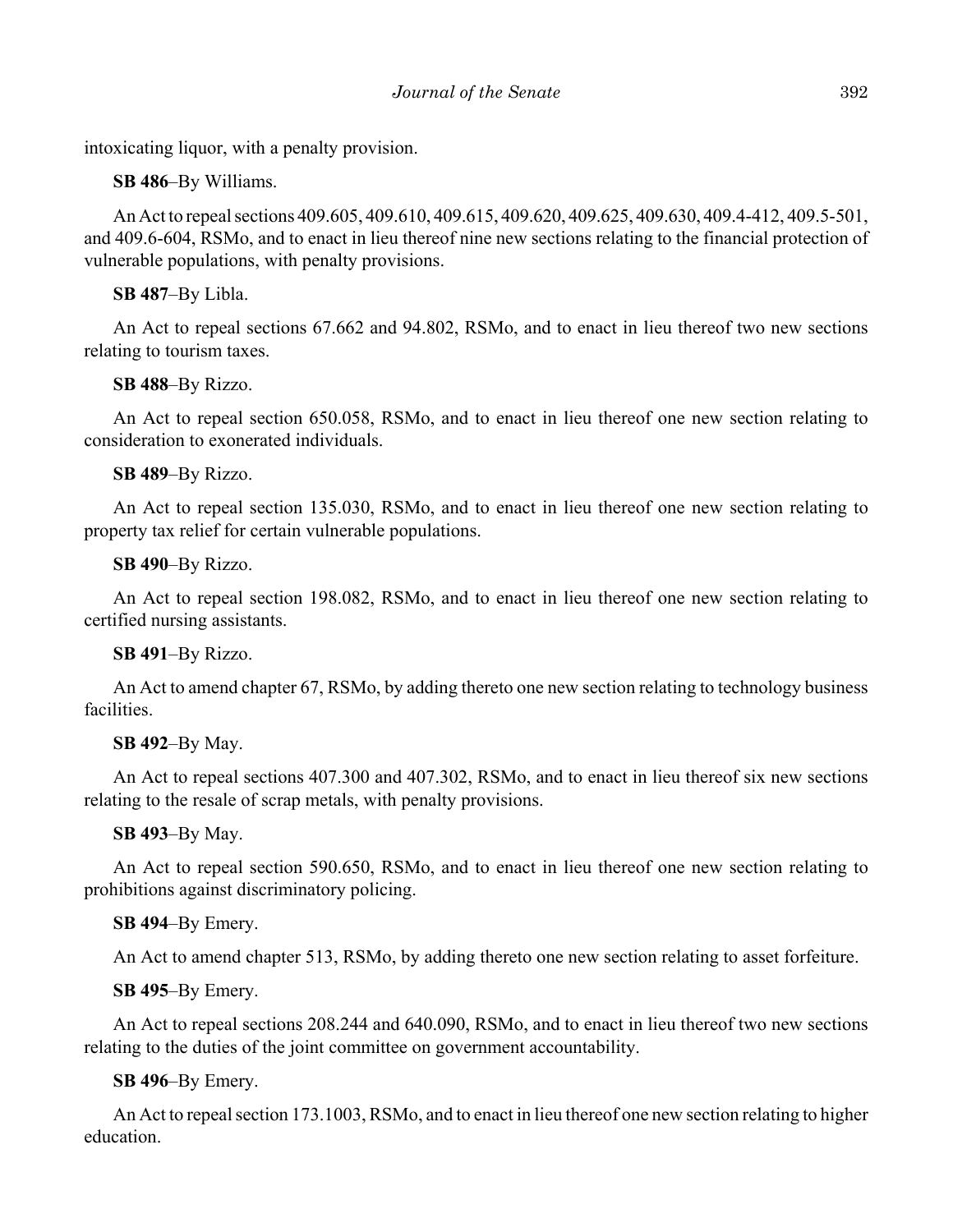## **SB 497**–By O'Laughlin.

An Act to repeal section 537.600, RSMo, and to enact in lieu thereof one new section relating to sovereign immunity for contractors performing governmental services.

## **SB 498**–By Burlison.

An Act to amend chapter 196, RSMo, by adding thereto one new section relating to food product labeling.

## **SB 499**–By Burlison.

An Act to amend chapter 104, RSMo, by adding thereto one new section relating to consolidation of state employee retirement systems.

**SB 500**–By Burlison.

An Act to amend chapter 324, RSMo, by adding thereto one new section relating to provision of services by an unlicensed individual.

## **SB 501**–By Riddle.

An Act to repeal section 590.120, RSMo, and to enact in lieu thereof one new section relating to the members of the peace officer standards and training commission.

**SB 502**–By Bernskoetter.

An Act to repeal section 266.355, RSMo, relating to anhydrous ammonia.

**SB 503**–By Crawford.

An Act to repeal section 193.075, RSMo, and to enact in lieu thereof two new sections relating to child protection.

#### **SB 504**–By Crawford.

An Act to amend chapter 436, RSMo, by adding thereto eleven new sections relating to consumer legal funding, with penalty provisions.

#### **SB 505**–By Brown.

An Act to repeal sections 144.070 and 301.032, RSMo, and to enact in lieu thereof two new sections relating to motor vehicles.

#### **SB 506**–By Brown.

An Act to repeal section 304.230, RSMo, and to enact in lieu thereof one new section relating to inspection of commercial motor vehicles.

#### **SB 507**–By Hough.

An Act to amend chapters 191 and 376, RSMo, by adding thereto six new sections relating to health coverage for certain disorders.

#### **SB 508**–By Hough.

An Act to repeal section 610.120, RSMo, and to enact in lieu thereof one new section relating to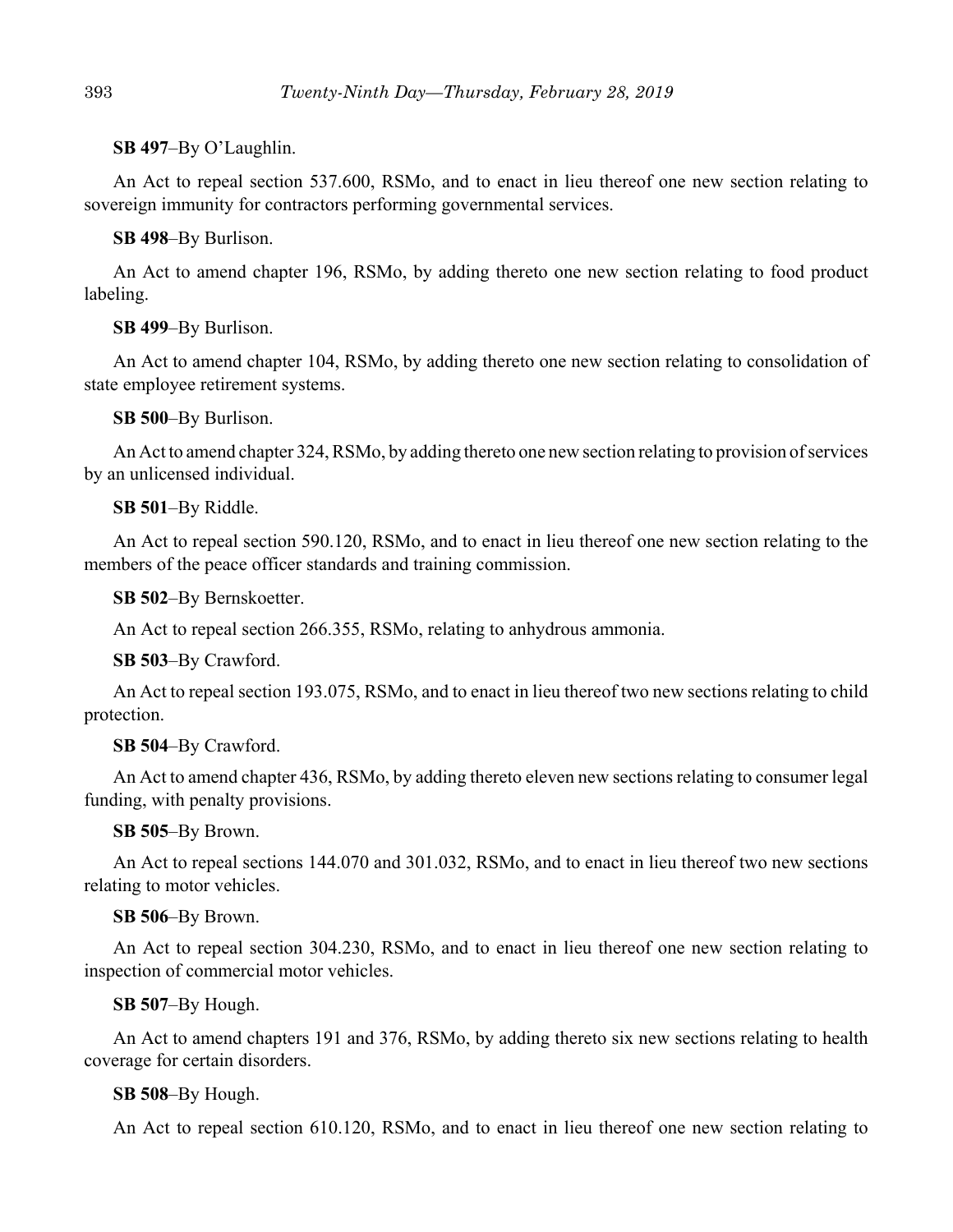criminal history records, with an emergency clause.

**SB 509**–By Hough.

An Act to repeal section 327.401, RSMo, and to enact in lieu thereof one new section relating to certificates of authority issued by the board of architects, professional engineers, professional land surveyors, and professional landscape architects.

## **SB 510**–By Hough.

An Act to repeal section 143.551, RSMo, and to enact in lieu thereof one new section relating to the remittance of tax payments, with an emergency clause.

## **SB 511**–By Williams.

An Act to amend chapter 316, RSMo, by adding thereto one new section relating to internet domain names of website operators, with penalty provisions.

## **SB 512**–By Hegeman.

An Act to repeal section 221.105, RSMo, and to enact in lieu thereof three new sections relating to local boarding of certain offenders.

#### **SB 513**–By Sater.

An Act to repeal sections 67.662 and 94.802, RSMo, and to enact in lieu thereof two new sections relating to tourism taxes.

#### **SB 514**–By Sater.

An Act to repeal section 208.151, RSMo, and to enact in lieu thereof one new section relating to MO HealthNet benefits for persons in foster care.

#### **SB 515**–By Sater.

An Act to repeal sections 493.025, 493.027, 493.050, and 493.055, RSMo, and to enact in lieu thereof four new sections relating to publication of notice.

**SB 516**–By Cunningham.

An Act to repeal section 197.318, RSMo, and to enact in lieu thereof one new section relating to certificates of need.

#### **SJR 29**–By Schatz.

Joint Resolution submitting to the qualified voters of Missouri, an amendment repealing sections 2 and 3 of article III of the Constitution of Missouri, and adopting two new sections in lieu thereof relating to regulating the legislature to limit the influence of partisan or other special interests.

#### **SJR 30**–By Burlison.

Joint Resolution submitting to the qualified voters of Missouri, an amendment to article I of the Constitution of Missouri, by adding thereto one new section relating to labor organizations.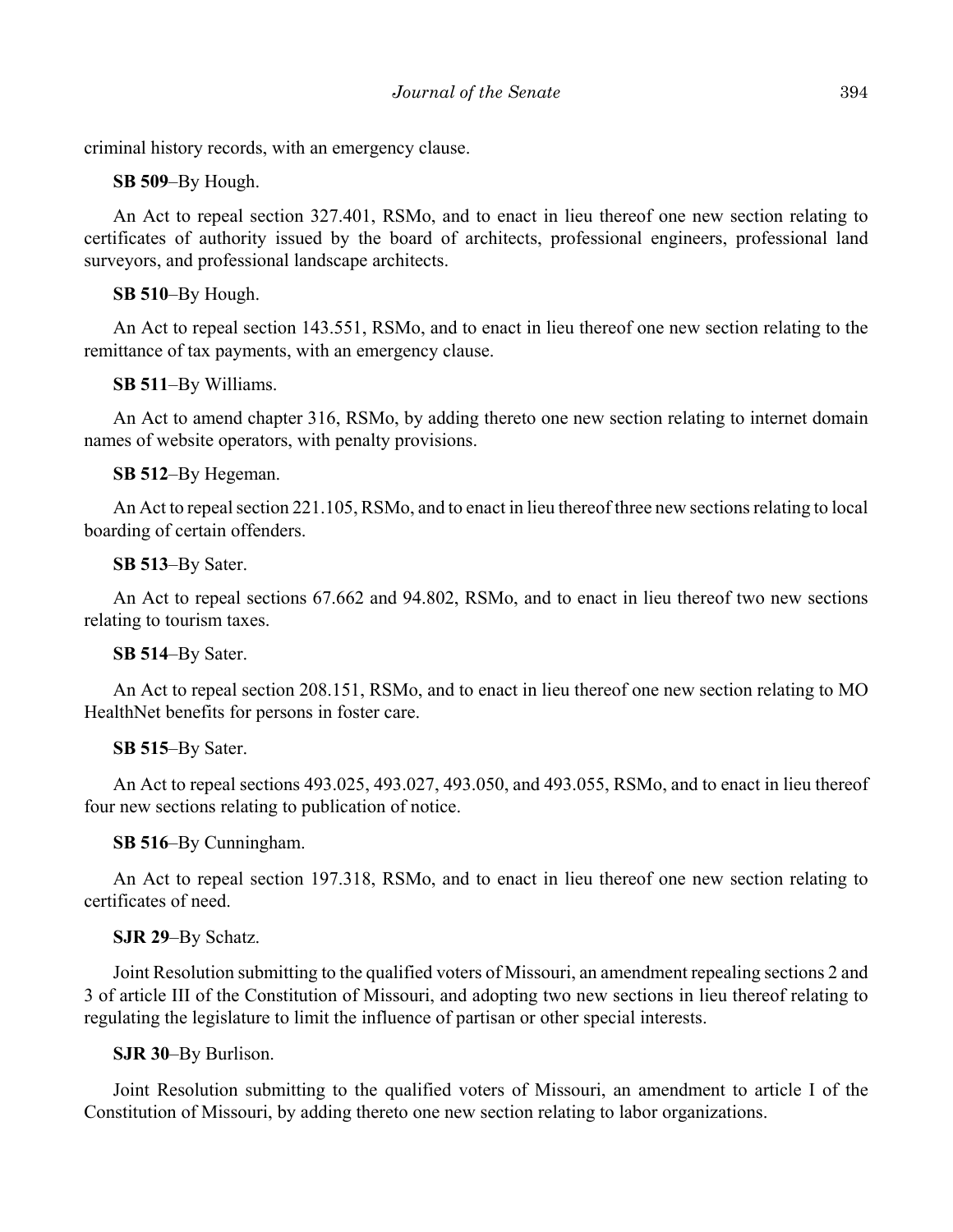## **CONCURRENT RESOLUTIONS**

**SCR 11**, introduced by Senator Hough, entitled:

Relating to designating every November as National American History and Founders Month.

Was taken up.

On motion of Senator Hough, **SCR 11** was read the 3rd time and passed by the following vote:

| YEAS—Senators       |              |                 |             |          |            |
|---------------------|--------------|-----------------|-------------|----------|------------|
| <b>Bernskoetter</b> | <b>Brown</b> | <b>Burlison</b> | Cierpiot    | Crawford | Cunningham |
| Eigel               | Emery        | Hegeman         | Holsman     | Hoskins  | Hough      |
| Libla               | Luetkemeyer  | May             | O'Laughlin  | Onder    | Riddle     |
| Romine              | Rowden       | Sater           | Schatz      | Schupp   | Sifton     |
| Walsh               | White        | Wieland         | Williams-33 |          |            |
|                     |              |                 |             |          |            |

NAYS—Senators—None

Absent—Senator Nasheed—1

Absent with leave—Senators—None

Vacancies—None

The President declared the concurrent resolution passed.

On motion of Senator Hough, title to the concurrent resolution was agreed to.

Senator Hough moved that the vote by which the concurrent resolution passed be reconsidered.

Senator Rowden moved that motion lay on the table, which motion prevailed.

**SCR 4**, introduced by Senator Curls, et al, entitled:

Relating to the designation of the Kansas City Chiefs as the official professional football team of the state of Missouri.

Was taken up by Senator Curls.

Senator Curls offered **SA 1**:

## SENATE AMENDMENT NO. 1

Amend Senate Concurrent Resolution No. 4, as it appears on Page 71 of the Senate Journal for Monday, January 14, 2019, Line 33 of said journal page, by striking the word "professional" and inserting in lieu thereof the following: "NFL".

Senator Curls moved that the above amendment be adopted, which motion prevailed.

On motion of Senator Curls, **SCR 4**, as amended, was read the 3rd time and passed by the following vote: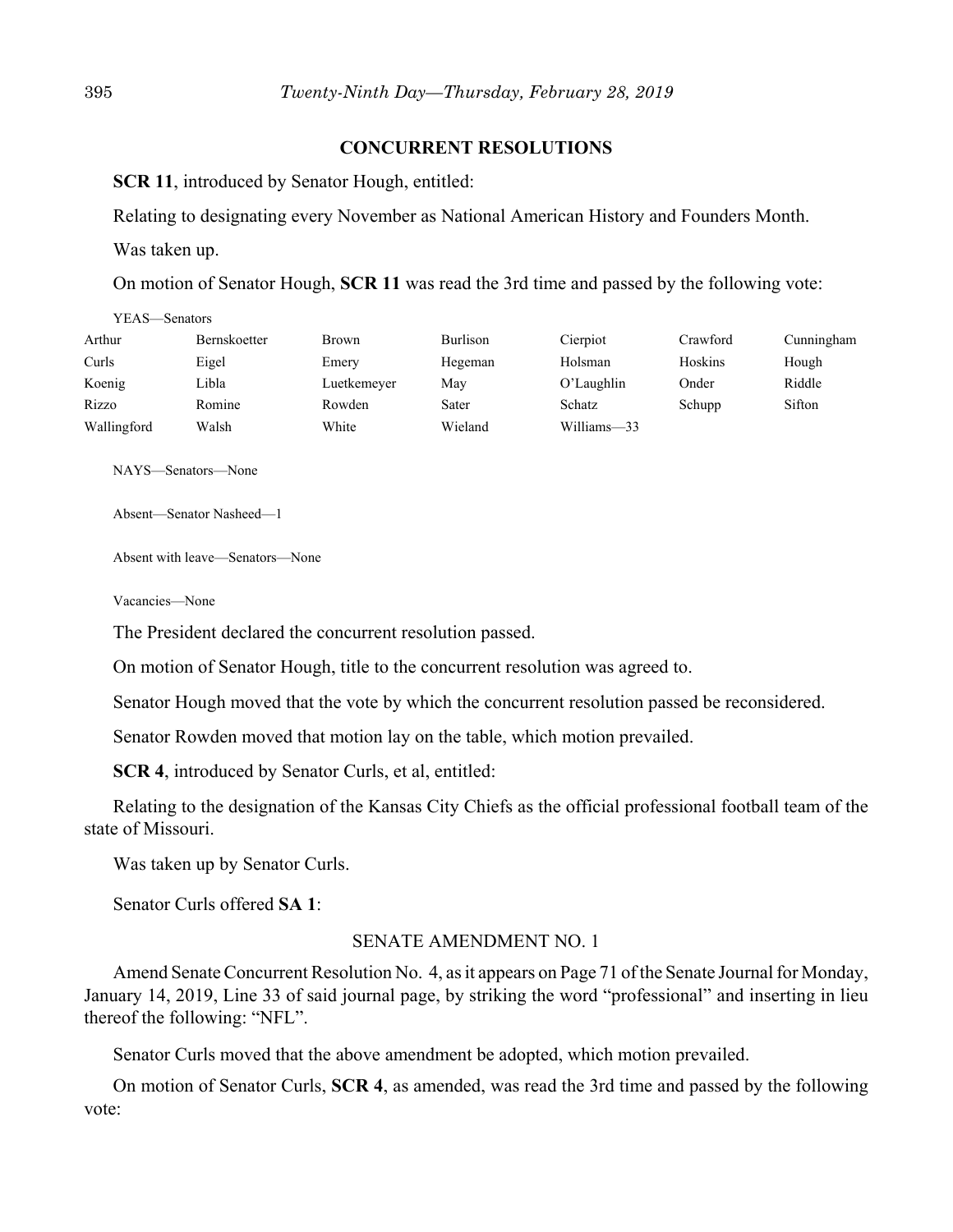#### YEAS—Senators

| Arthur      | Bernskoetter | <b>Brown</b> | <b>Burlison</b> | Cierpiot    | Crawford | Cunningham |
|-------------|--------------|--------------|-----------------|-------------|----------|------------|
| Curls       | Eigel        | Emery        | Hegeman         | Holsman     | Hoskins  | Hough      |
| Koenig      | Libla        | Luetkemeyer  | May             | O'Laughlin  | Onder    | Riddle     |
| Rizzo       | Romine       | Rowden       | Sater           | Schatz      | Schupp   | Sifton     |
| Wallingford | Walsh        | White        | Wieland         | Williams-33 |          |            |

NAYS—Senators—None

Absent—Senator Nasheed—1

Absent with leave—Senators—None

Vacancies—None

The President declared the concurrent resolution passed.

On motion of Senator Curls, title to the concurrent resolution was agreed to.

Senator Curls moved that the vote by which the concurrent resolution passed be reconsidered.

Senator Rowden moved that motion lay on the table, which motion prevailed.

## **THIRD READING OF SENATE BILLS**

**SS** for **SCS** for **SB 197**, introduced by Senator Onder, entitled:

## SENATE SUBSTITUTE FOR SENATE COMMITTEE SUBSTITUTE FOR SENATE BILL NO. 197

An Act to repeal sections 311.198 and 311.300, RSMo, and to enact in lieu thereof two new sections relating to intoxicating liquor.

Was taken up.

On motion of Senator Onder, **SS** for **SCS** for **SB 197** was read the 3rd time and passed by the following vote:

| YEAS—Senators |              |             |             |               |          |             |
|---------------|--------------|-------------|-------------|---------------|----------|-------------|
| Arthur        | Bernskoetter | Brown       | Burlison    | Cierpiot      | Crawford | Cunningham  |
| Curls         | Eigel        | Emery       | Hegeman     | Holsman       | Hoskins  | Hough       |
| Koenig        | Libla        | Luetkemeyer | May         | $O'$ Laughlin | Onder    | Riddle      |
| Rizzo         | Romine       | Rowden      | Sater       | Schatz        | Sifton   | Wallingford |
| Walsh         | White        | Wieland     | Williams-32 |               |          |             |

NAYS—Senator Schupp—1

Absent—Senator Nasheed—1

Absent with leave—Senators—None

Vacancies—None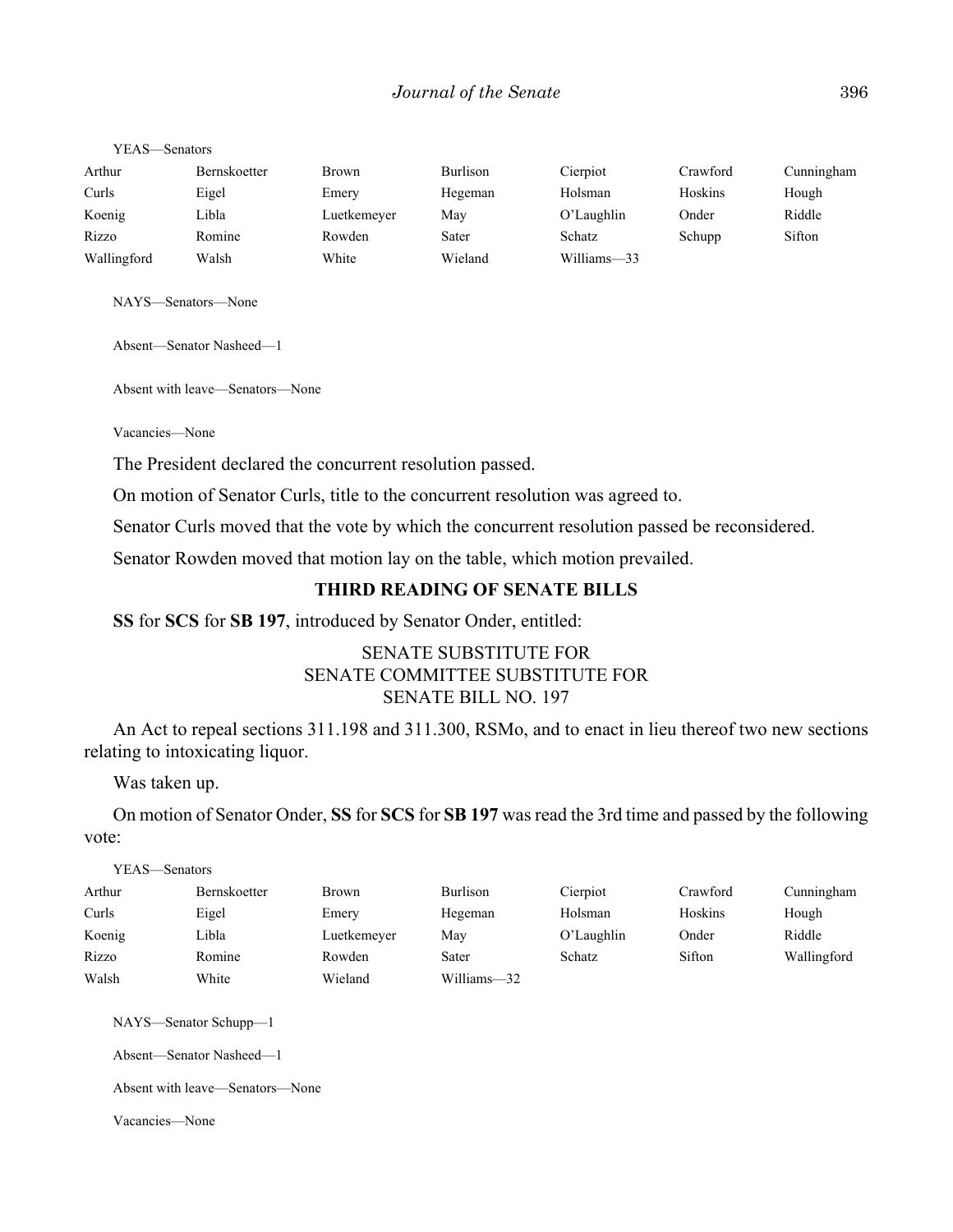The President declared the bill passed.

On motion of Senator Onder, title to the bill was agreed to.

Senator Onder moved that the vote by which the bill passed be reconsidered.

Senator Rowden moved that motion lay on the table, which motion prevailed.

**SB 182**, introduced by Senator Cierpiot, et al, entitled:

An Act to repeal section 135.1670, RSMo, and to enact in lieu thereof one new section relating to incentives for interstate business relocation.

Was taken up by Senator Cierpiot.

On motion of Senator Cierpiot, **SB 182** was read the 3rd time and passed by the following vote:

| 1 Г.А.) — ЭСПАШІ У |              |              |                 |          |          |             |
|--------------------|--------------|--------------|-----------------|----------|----------|-------------|
| Arthur             | Bernskoetter | <b>Brown</b> | <b>Burlison</b> | Cierpiot | Crawford | Cunningham  |
| Curls              | Eigel        | Hegeman      | Holsman         | Hoskins  | Hough    | Koenig      |
| Libla              | Luetkemeyer  | May          | O'Laughlin      | Onder    | Riddle   | Rizzo       |
| Romine             | Rowden       | Sater        | Schatz          | Schupp   | Sifton   | Wallingford |
| Walsh              | White        | Wieland      | Williams-32     |          |          |             |

NAYS—Senators—None

Absent—Senators Emery Nasheed—2

YEAS—Senators

Absent with leave—Senators—None

Vacancies—None

The President declared the bill passed.

On motion of Senator Cierpiot, title to the bill was agreed to.

Senator Cierpiot moved that the vote by which the bill passed be reconsidered.

Senator Rowden moved that motion lay on the table, which motion prevailed.

**SB 53**, introduced by Senator Crawford, entitled:

An Act to repeal sections 54.140 and 64.805, RSMo, and to enact in lieu thereof two new sections relating to duties of county officials, with an existing penalty provision.

Was taken up.

On motion of Senator Crawford, **SB 53** was read the 3rd time and passed by the following vote:

| YEAS—Senators |                     |             |                 |               |          |            |
|---------------|---------------------|-------------|-----------------|---------------|----------|------------|
| Arthur        | <b>Bernskoetter</b> | Brown       | <b>Burlison</b> | Cierpiot      | Crawford | Cunningham |
| Curls         | Eigel               | Emery       | Hegeman         | Holsman       | Hoskins  | Hough      |
| Koenig        | Libla               | Luetkemeyer | Mav             | $O'$ Laughlin | Onder    | Riddle     |
| Rizzo         | Romine              | Rowden      | Sater           | Schatz        | Schupp   | Sifton     |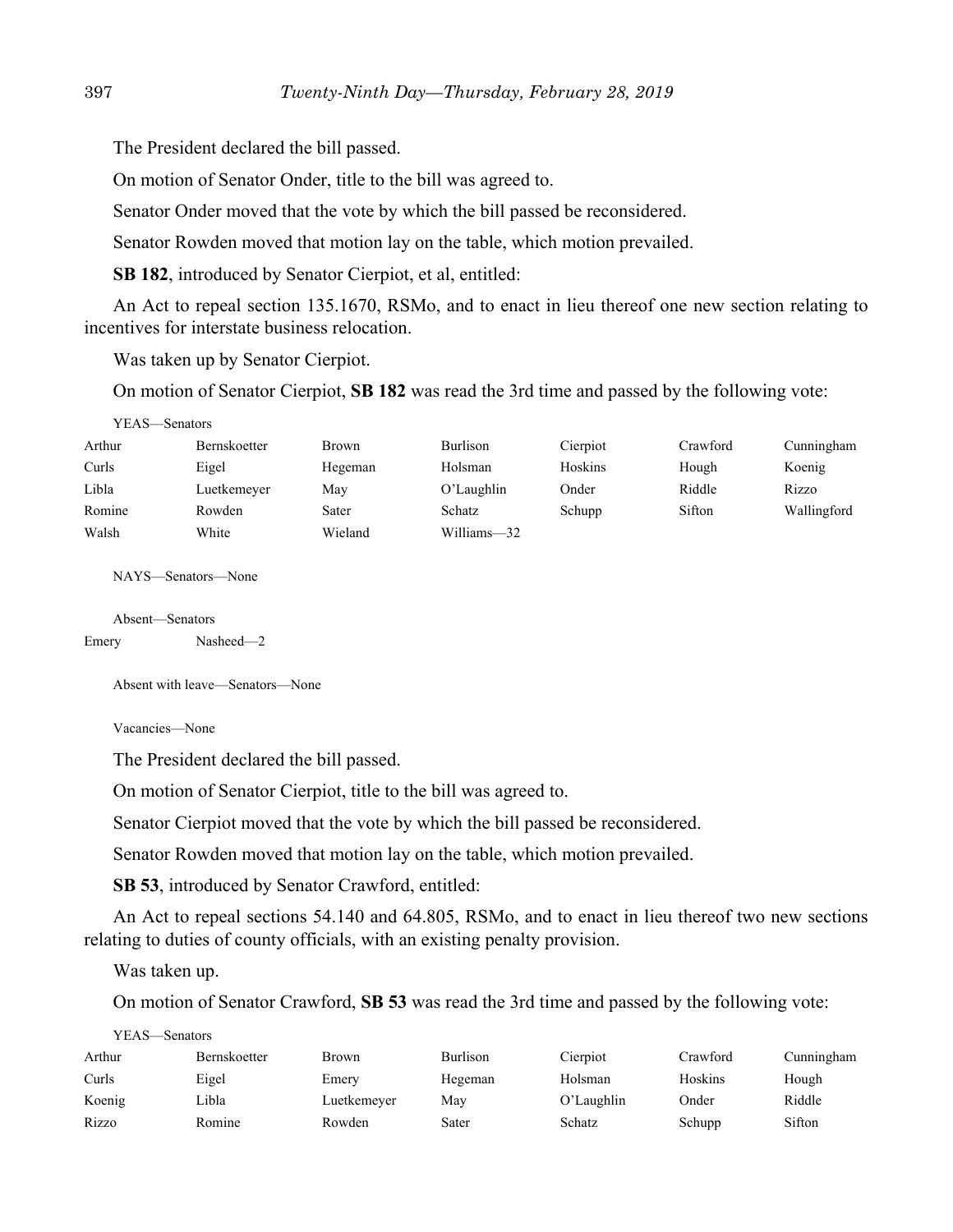Absent—Senator Nasheed—1

Absent with leave—Senators—None

Vacancies—None

The President declared the bill passed.

On motion of Senator Crawford, title to the bill was agreed to.

Senator Crawford moved that the vote by which the bill passed be reconsidered.

Senator Rowden moved that motion lay on the table, which motion prevailed.

**SB 133**, introduced by Senator Cunningham, entitled:

An Act to amend chapter 196, RSMo, by adding thereto one new section relating to the sale of eggs, with penalty provisions.

Was taken up.

On motion of Senator Cunningham, **SB 133** was read the 3rd time and passed by the following vote:

| YEAS—Senators |                     |              |                 |             |          |            |
|---------------|---------------------|--------------|-----------------|-------------|----------|------------|
| Arthur        | <b>Bernskoetter</b> | <b>Brown</b> | <b>Burlison</b> | Cierpiot    | Crawford | Cunningham |
| Curls         | Eigel               | Emery        | Hegeman         | Holsman     | Hoskins  | Hough      |
| Koenig        | Libla               | Luetkemeyer  | Mav             | O'Laughlin  | Onder    | Riddle     |
| Rizzo         | Romine              | Rowden       | Sater           | Schatz      | Schupp   | Sifton     |
| Wallingford   | Walsh               | White        | Wieland         | Williams-33 |          |            |

NAYS—Senators—None

Absent—Senator Nasheed—1

Absent with leave—Senators—None

Vacancies—None

The President declared the bill passed.

On motion of Senator Cunningham, title to the bill was agreed to.

Senator Cunningham moved that the vote by which the bill passed be reconsidered.

Senator Rowden moved that motion lay on the table, which motion prevailed.

**SB 72**, introduced by Senators O'Laughlin and Emery, entitled:

An Act to repeal section 153.034, RSMo, and to enact in lieu thereof one new section relating to property tax assessments of electric companies.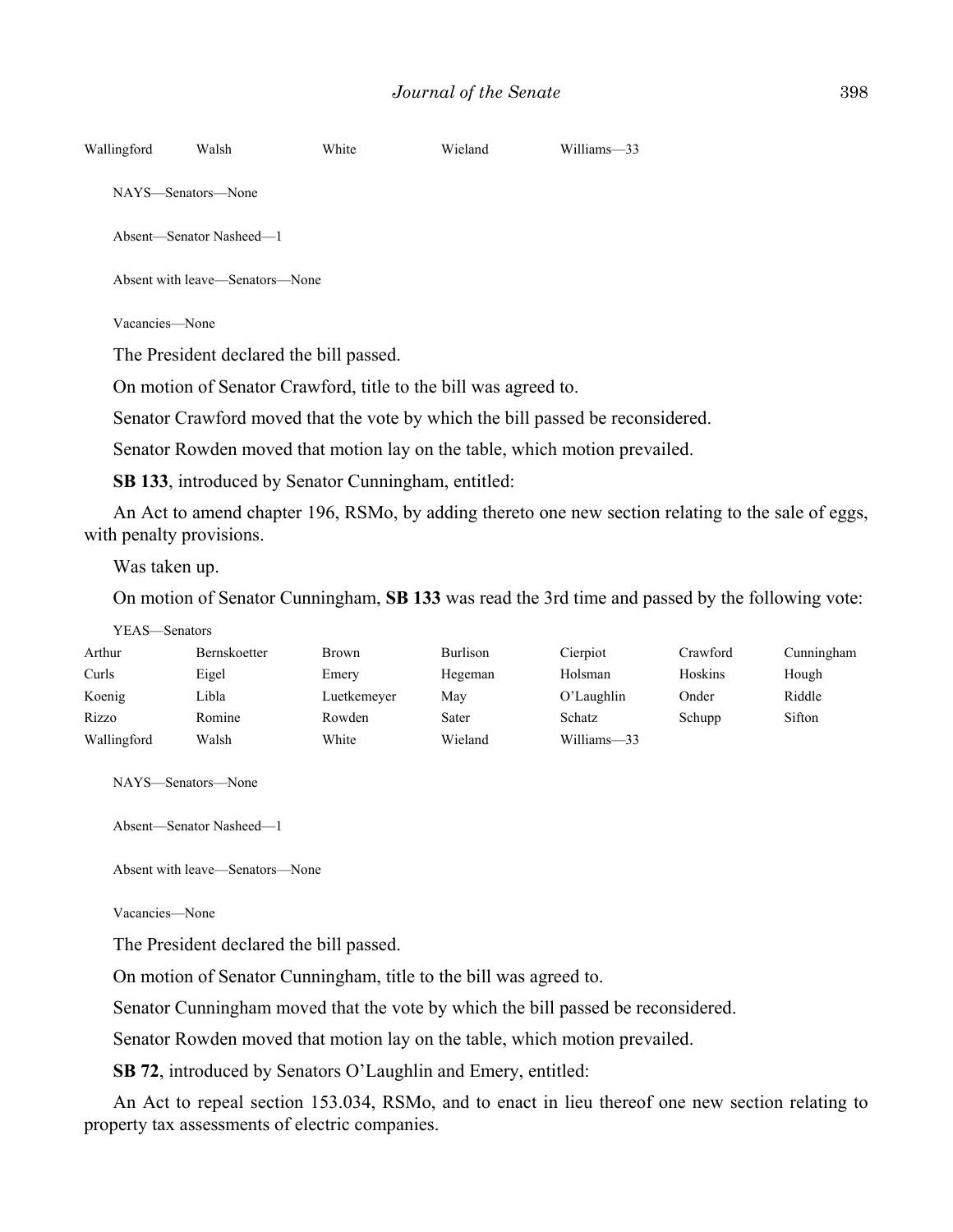Was taken up by Senator O'Laughlin.

On motion of Senator O'Laughlin, **SB 72** was read the 3rd time and passed by the following vote:

| YEAS—Senators |                     |              |                 |               |          |             |
|---------------|---------------------|--------------|-----------------|---------------|----------|-------------|
| Arthur        | <b>Bernskoetter</b> | <b>Brown</b> | <b>Burlison</b> | Cierpiot      | Crawford | Cunningham  |
| Curls         | Eigel               | Emery        | Hegeman         | Holsman       | Hoskins  | Hough       |
| Koenig        | Libla               | Luetkemeyer  | May             | $O'$ Laughlin | Onder    | Riddle      |
| Romine        | Rowden              | Sater        | Schatz          | Schupp        | Sifton   | Wallingford |
| Walsh         | White               | Wieland      | Williams-32     |               |          |             |

NAYS—Senator Rizzo—1

Absent—Senator Nasheed—1

Absent with leave—Senators—None

Vacancies—None

The President declared the bill passed.

On motion of Senator O'Laughlin, title to the bill was agreed to.

Senator O'Laughlin moved that the vote by which the bill passed be reconsidered.

Senator Onder moved that motion lay on the table, which motion prevailed.

#### **MESSAGES FROM THE HOUSE**

The following messages were received from the House of Representatives through its Chief Clerk:

Mr. President: I am instructed by the House of Representatives to inform the Senate that the House has taken up and passed **HCS** for **HB 207**, entitled:

An Act to amend chapter 302, RSMo, by adding thereto one new section relating to medical alert notations on driver's licenses, with a delayed effective date.

In which the concurrence of the Senate is respectfully requested.

Read 1st time.

Also,

Mr. President: I am instructed by the House of Representatives to inform the Senate that the House has taken up and passed **HCS** for **HBs 743** & **673**, entitled:

An Act to amend chapters 171 and 173, RSMo, by adding thereto two new sections relating to student journalists.

In which the concurrence of the Senate is respectfully requested.

Read 1st time.

Also,

Mr. President: I am instructed by the House of Representatives to inform the Senate that the House has taken up and passed **HCS** for **HB 678**, entitled: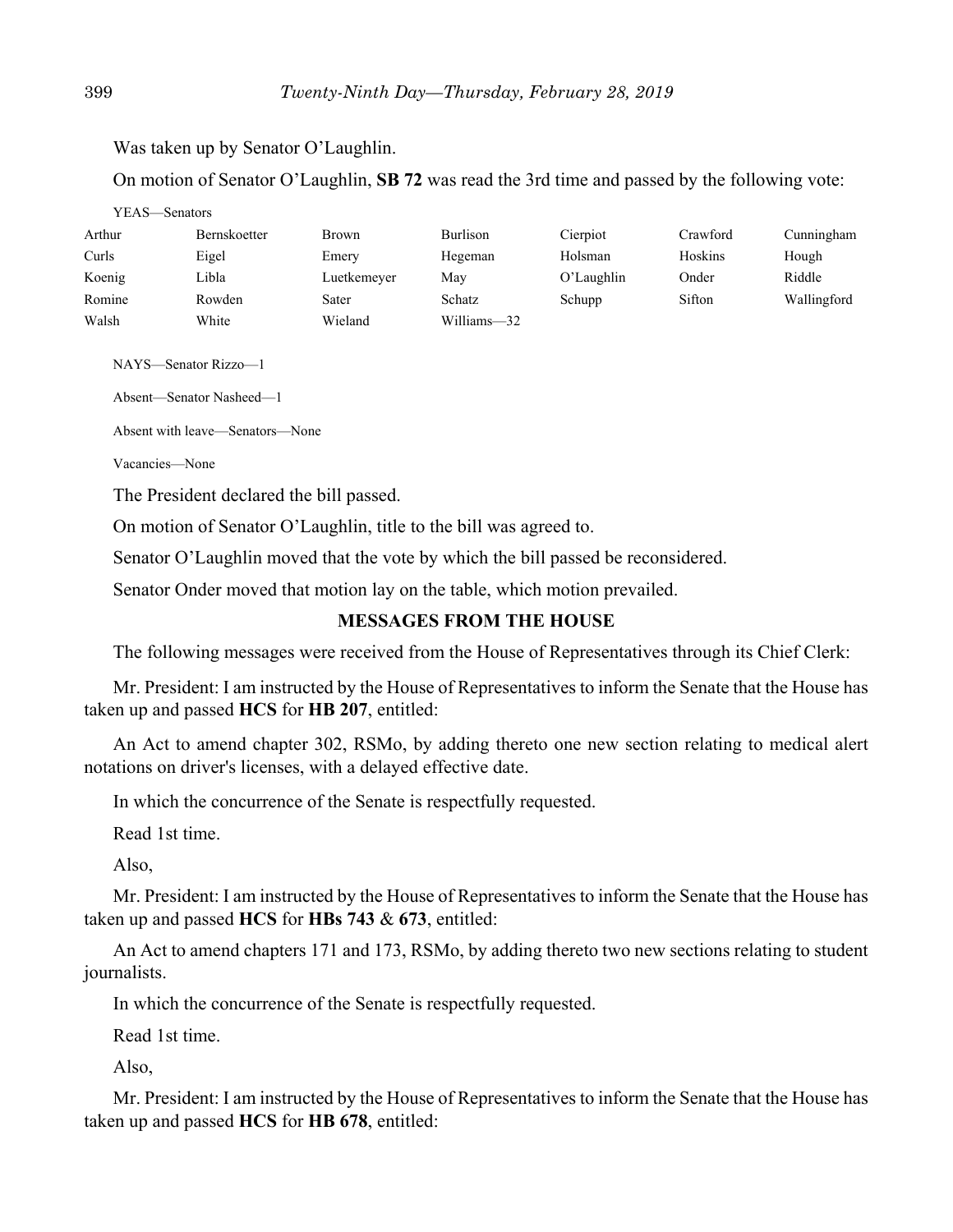An Act to repeal sections 209.625 and 472.010, RSMo, and to enact in lieu thereof two new sections relating to the Missouri ABLE program.

In which the concurrence of the Senate is respectfully requested.

Read 1st time.

Also,

Mr. President: I am instructed by the House of Representatives to inform the Senate that the House has taken up and passed **HB 219**, entitled:

An Act to repeal section 208.146, RSMo, and to enact in lieu thereof one new section relating to health assurance programs.

In which the concurrence of the Senate is respectfully requested.

Read 1st time.

Also,

Mr. President: I am instructed by the House of Representatives to inform the Senate that the House has taken up and passed **HB 599**, entitled:

An Act to repeal sections 361.140, 361.230, 361.250, 361.440, 361.520, 362.025, 362.030, 362.042, 362.060, 362.430, 362.440, 362.450, 362.600, 362.660, 369.019, 369.059, 369.074, 369.079, 369.089, 369.678, 370.010, 370.030, 370.040, 370.350, 370.355, and 370.358, RSMo, and to enact in lieu thereof twenty-five new sections relating to financial institutions.

In which the concurrence of the Senate is respectfully requested.

Read 1st time.

# **MESSAGES FROM THE GOVERNOR**

The following message was received from the Governor, reading of which was waived:

#### **GOVERNOR** STATE OF MISSOURI

February 28, 2019

To the Senate of the 100th General Assembly of the State of Missouri:

I have the honor to transmit to you herewith for your advice and consent the following appointment:

William L. (Barry) Orscheln, Republican, 5711 Bridlewood Court, Columbia, Boone County, Missouri 65203, as a member of the Conservation Commission, for a term ending June 30, 2023, and until his successor is duly appointed and qualified; vice, Nicole E. Wood, withdrawn.

Respectfully submitted,

Michael L. Parson

Governor

President Pro Tem Schatz referred the above appointment to the Committee on Gubernatorial Appointments.

# **CONCURRENT RESOLUTIONS**

Senator May offered the following concurrent resolution: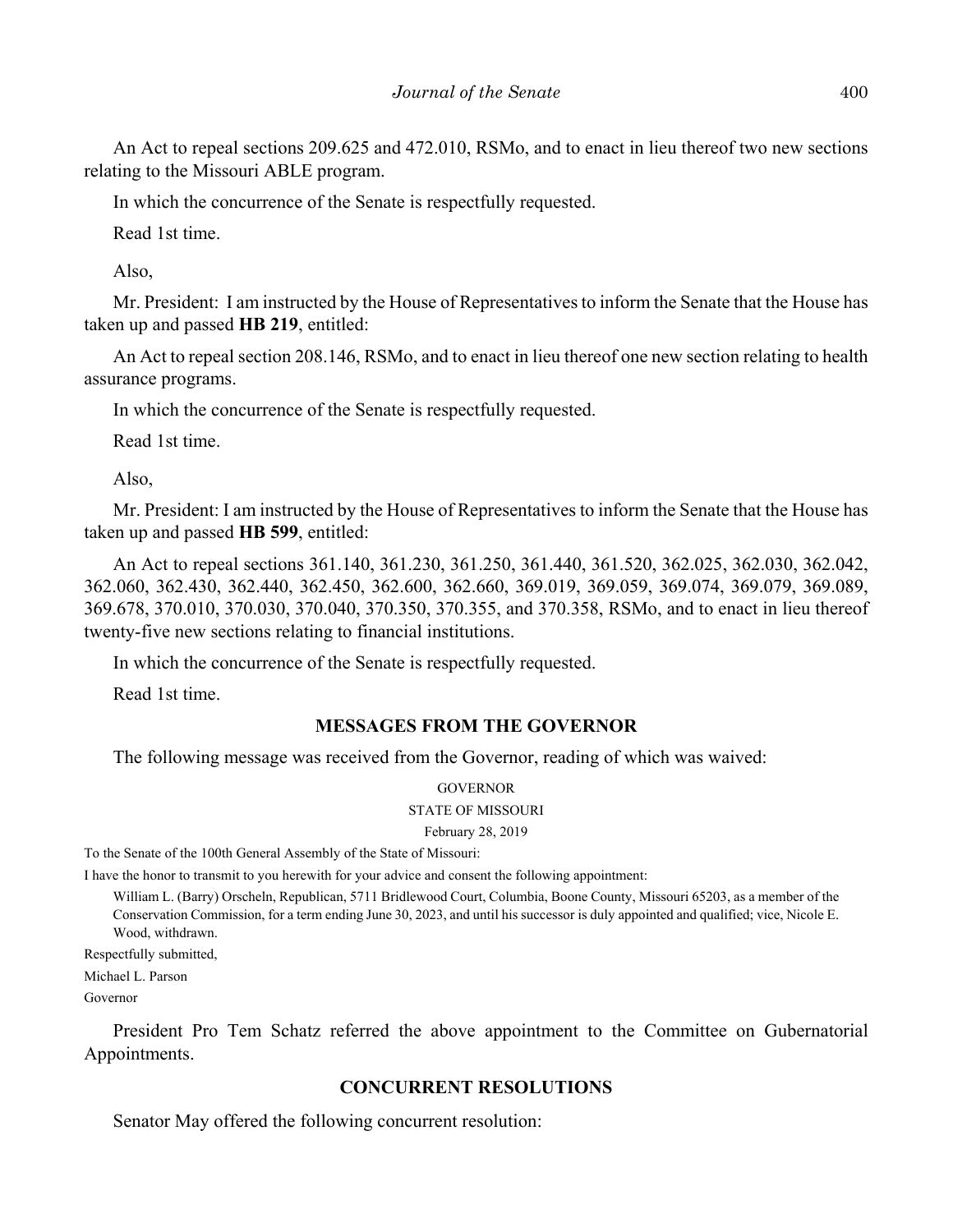#### 401 *Twenty-Ninth Day—Thursday, February 28, 2019*

#### SENATE CONCURRENT RESOLUTION NO. 21

#### Relating to Minority Organ Donor Awareness Month in Missouri

Whereas, with more than one hundred eighteen thousand people waiting for an organ donation and with more than seven thousand people dying each year due to the lack of organs, public awareness of the great need for organ donation is the key to increasing the number of organ donors and thereby saving lives and improving the quality of life for recipients of organ donation; and

Whereas, approximately thirty thousand people a year have begun new lives thanks to an organ transplant. Organs and tissue from a single nonliving donor can be used to benefit more than fifty people. Living donors can donate a kidney and parts of their liver, lung, pancreas, or intestine, and can be evaluated to help a friend, family member, or even donate anonymously to patients of the wait list; and

Whereas, promoting the need for organ and tissue donors and encouraging people to become an organ donor and tissue donor are vitally important to increase the number of lives saved and changed for the better through organ donation; and

Whereas, people of African American/Black, Asian/Pacific Islander, Hispanic/Latino, American Indian/Alaskan Native, and multiracial descent currently make up nearly fifty-eight percent of individuals on the national organ transplant waiting list. These communities are in great need of more organ and tissue donors; and

Whereas, an intensive awareness campaign focused on obstacles related to minorities and organ donation that promotes healthy living and disease prevention to decrease the need for organ transplantation and that reaches out to all ethnic groups is greatly needed:

Now, Therefore, Be It Resolved that the members of the Missouri Senate, One-hundredth General Assembly, First Regular Session, the House of Representatives concurring therein, hereby designate the month of August each year as "Minority Organ Donor Awareness Month" in Missouri; and

Be It Further Resolved that the General Assembly encourages and recommends that people of the state of Missouri observe Minority Organ Donor Awareness Month through activities that specifically address the need to increase awareness of organ donation by all ethnic groups and the need for organ donors. Such activities may include prayer breakfasts, health walks, and donor drives; and

Be It Further Resolved that the Secretary of the Missouri Senate be instructed to send a properly inscribed copy of this resolution to the Governor for his approval or rejection pursuant to the Missouri Constitution.

Read 1st time.

#### **INTRODUCTION OF BILLS**

The following Bills were read the 1st time and ordered printed:

**SB 517**–By Riddle.

An Act to amend chapter 261, RSMo, by adding thereto one new section relating to solar site management.

#### **SB 518**–By Curls.

An Act to repeal section 494.455, RSMo, and to enact in lieu thereof one new section relating to the compensation of jurors.

President Pro Tem Schatz assumed the Chair.

#### **REPORTS OF STANDING COMMITTEES**

Senator Wallingford, Chairman of the Committee on Commerce, Consumer Protection, Energy and the Environment, submitted the following report:

Mr. President: Your Committee on Commerce, Consumer Protection, Energy and the Environment, to which was referred **SB 202**, begs leave to report that it has considered the same and recommends that the bill do pass.

Senator Sater, Chairman of the Committee on Seniors, Families and Children, submitted the following reports: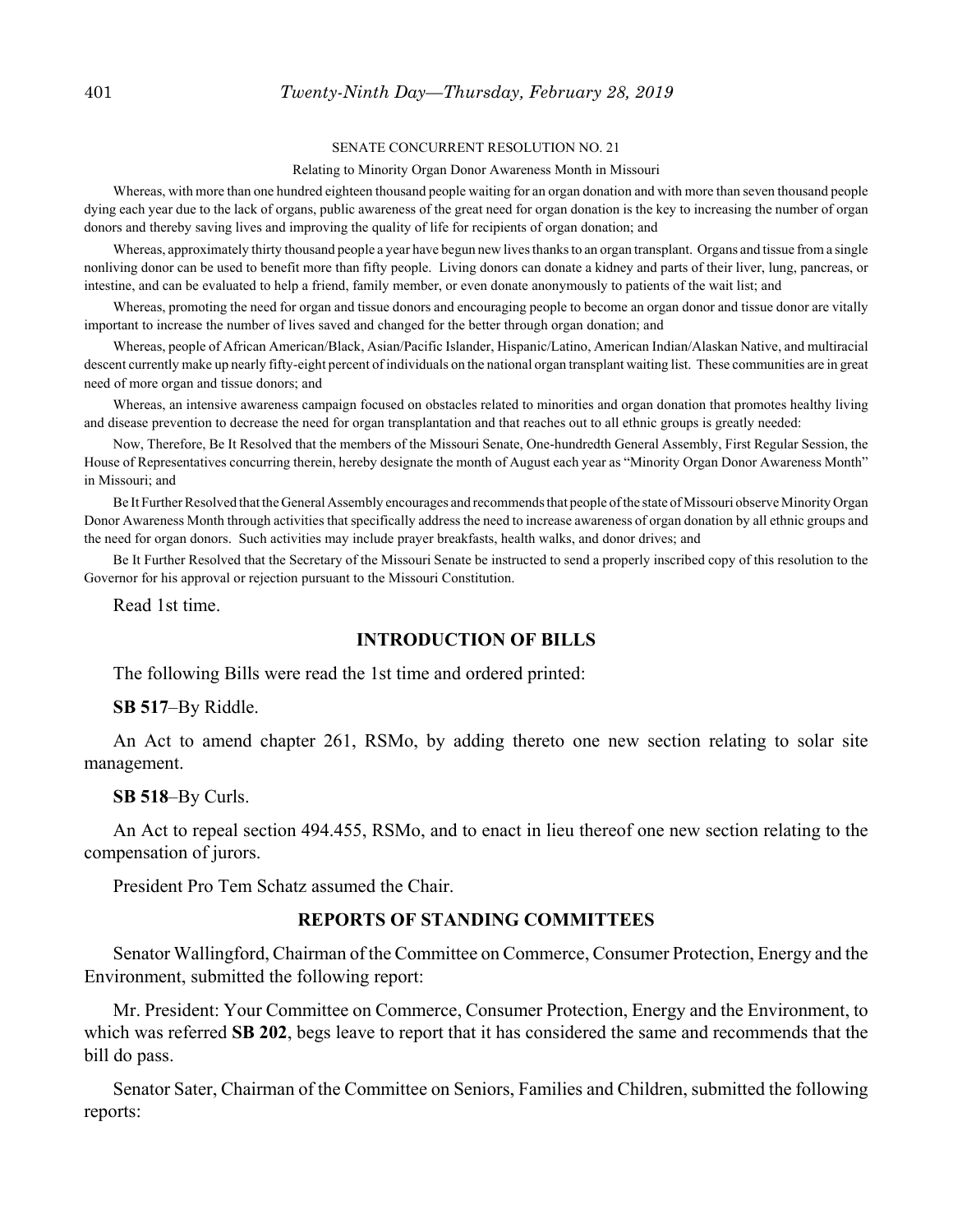Mr. President: Your Committee on Seniors, Families and Children, to which was referred **SB 101**, begs leave to report that it has considered the same and recommends that the Senate Committee Substitute, hereto attached, do pass.

Also,

Mr. President: Your Committee on Seniors, Families and Children, to which was referred **SB 230**, begs leave to report that it has considered the same and recommends that the Senate Committee Substitute, hereto attached, do pass.

Senator Romine, Chairman of the Committee on Education, submitted the following reports:

Mr. President: Your Committee on Education, to which was referred **SB 168**, begs leave to report that it has considered the same and recommends that the Senate Committee Substitute, hereto attached, do pass.

Also,

Mr. President: Your Committee on Education, to which was referred **SB 206**, begs leave to report that it has considered the same and recommends that the bill do pass and be placed on the Consent Calendar.

Senator Libla, Chairman of the Committee on Transportation, Infrastructure and Public Safety, submitted the following reports:

Mr. President: Your Committee on Transportation, Infrastructure and Public Safety, to which was referred **SB 19**, begs leave to report that it has considered the same and recommends that the bill do pass.

Also,

Mr. President: Your Committee on Transportation, Infrastructure and Public Safety, to which was referred **SB 201**, begs leave to report that it has considered the same and recommends that the bill do pass.

Senator Walsh, Chairman of the Committee on Progress and Development, submitted the following report:

Mr. President: Your Committee on Progress and Development, to which was referred **SB 152**, begs leave to report that it has considered the same and recommends that the bill do pass and be placed on the Consent Calendar.

Senator Riddle, Chairman of the Committee on Professional Registration, submitted the following reports:

Mr. President: Your Committee on Professional Registration, to which was referred **SB 138**, begs leave to report that it has considered the same and recommends that the bill do pass.

Also,

Mr. President: Your Committee on Professional Registration, to which was referred **SB 204**, begs leave to report that it has considered the same and recommends that the bill do pass and be placed on the Consent Calendar.

Also,

Mr. President: Your Committee on Professional Registration, to which was referred **SB 264**, begs leave to report that it has considered the same and recommends that the bill do pass.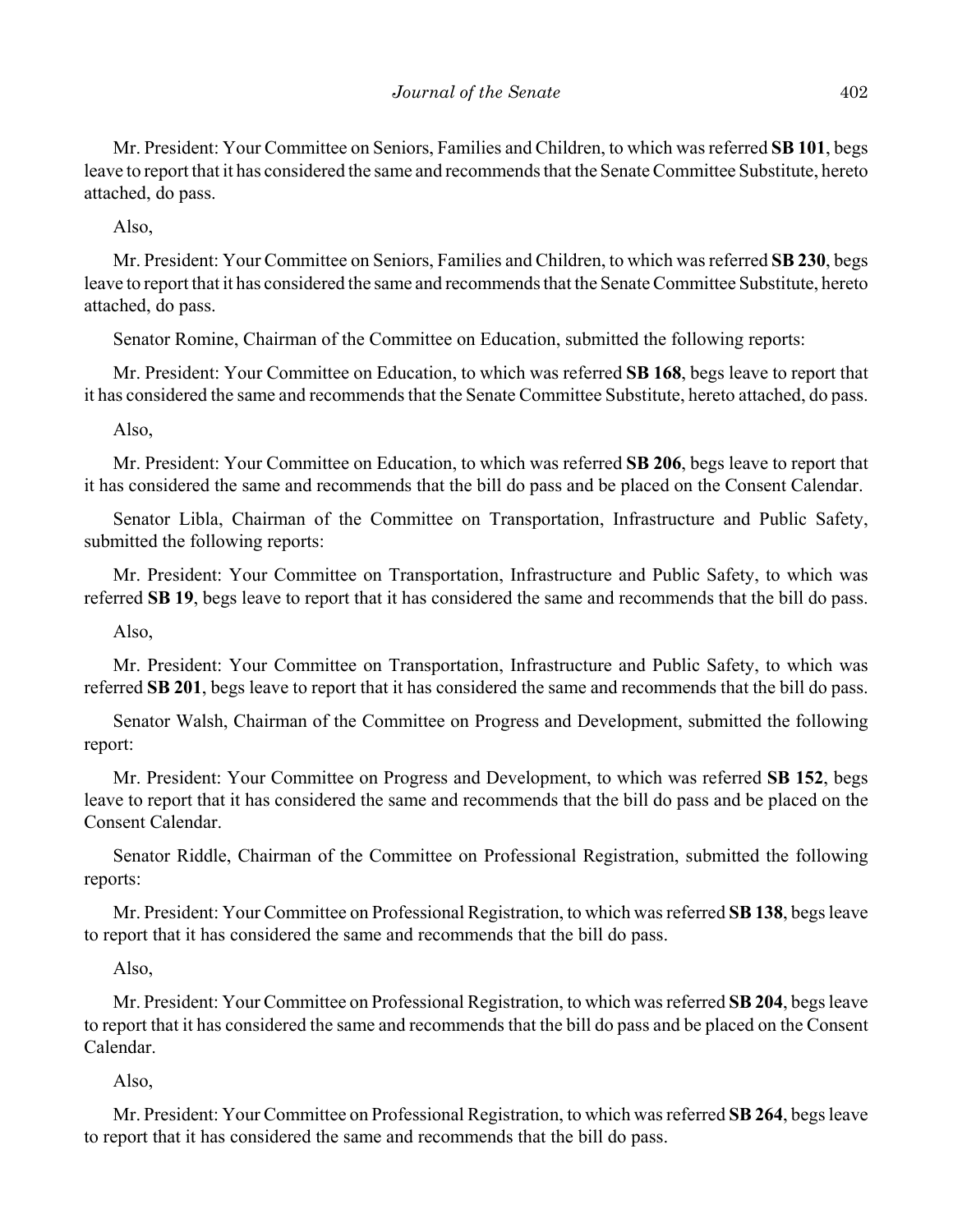Also,

Mr. President: Your Committee on Professional Registration, to which was referred **SB 219**, begs leave to report that it has considered the same and recommends that the Senate Committee Substitute, hereto attached, do pass.

Senator Hoskins, Chairman of the Committee on Small Business and Industry, submitted the following report:

Mr. President: Your Committee on Small Business and Industry, to which was referred **SB 71**, begs leave to report that it has considered the same and recommends that the bill do pass.

Senator Koenig, Chairman of the Committee on Ways and Means, submitted the following reports:

Mr. President: Your Committee on Ways and Means, to which was referred **SB 108**, begs leave to report that it has considered the same and recommends that the Senate Committee Substitute, hereto attached, do pass.

Also,

Mr. President: Your Committee on Ways and Means, to which was referred **SB 87**, begs leave to report that it has considered the same and recommends that the bill do pass.

Also,

Mr. President: Your Committee on Ways and Means, to which was referred **SB 174**, begs leave to report that it has considered the same and recommends that the Senate Committee Substitute, hereto attached, do pass.

#### Also,

Mr. President: Your Committee on Ways and Means, to which was referred **SB 52**, begs leave to report that it has considered the same and recommends that the Senate Committee Substitute, hereto attached, do pass.

Senator Eigel, Chairman of the Committee on General Laws, submitted the following reports:

Mr. President: Your Committee on General Laws, to which was referred **SB 210**, begs leave to report that it has considered the same and recommends that the bill do pass and be placed on the Consent Calendar.

Also,

Mr. President: Your Committee on General Laws, to which was referred **SB 145**, begs leave to report that it has considered the same and recommends that the bill do pass.

Senator Crawford, Chairman of the Committee on Local Government and Elections, submitted the following reports:

Mr. President: Your Committee on Local Government and Elections, to which was referred **SJR 1**, begs leave to report that it has considered the same and recommends that joint resolution do pass.

Also,

Mr. President: Your Committee on Local Government and Elections, to which was referred **SB 5**, begs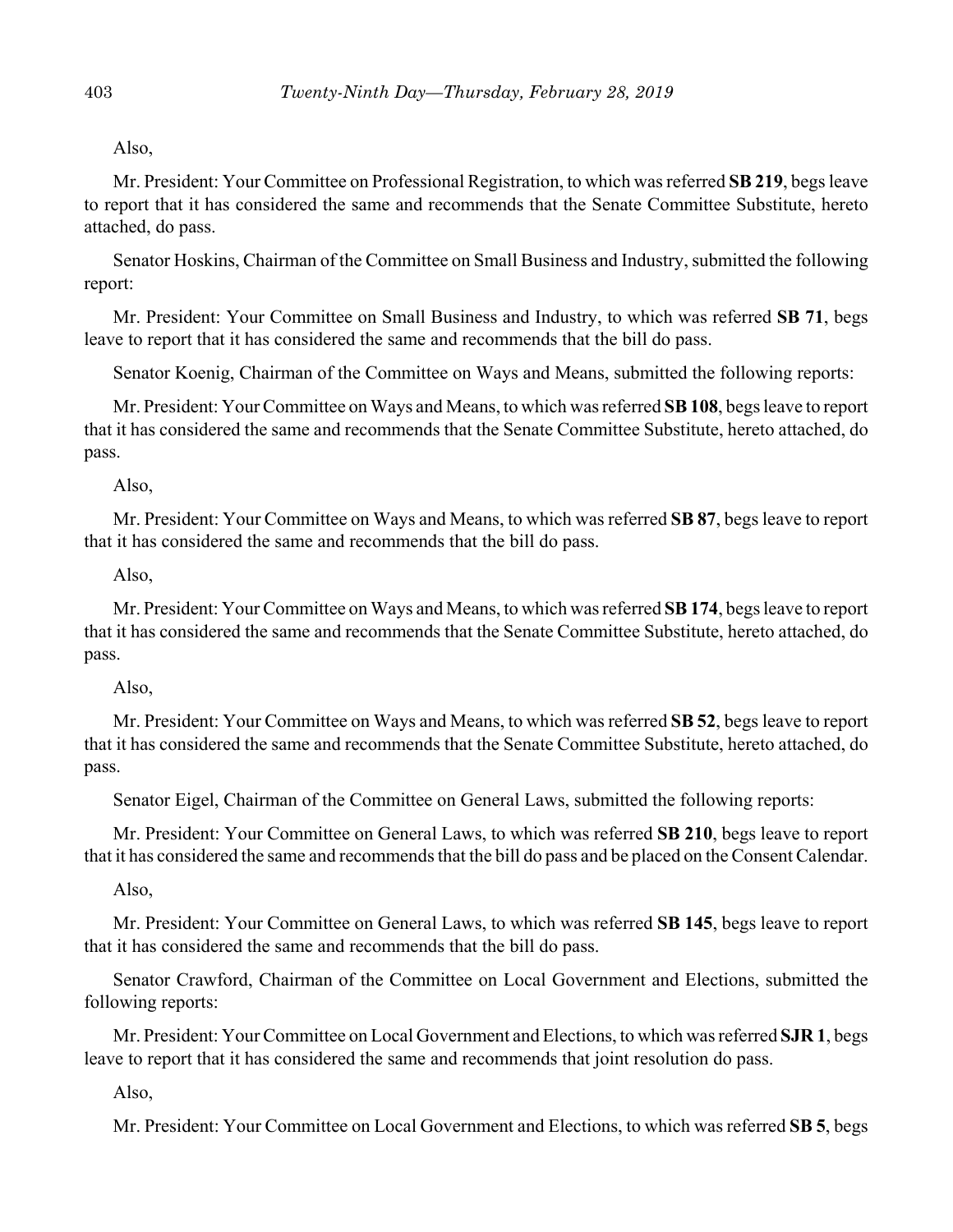leave to report that it has considered the same and recommends that the Senate Committee Substitute, hereto attached, do pass.

Senator Cierpiot, Chairman of the Committee on Economic Development, submitted the following reports:

Mr. President: Your Committee on Economic Development, to which was referred **SB 68**, begs leave to report that it has considered the same and recommends that the bill do pass and be placed on the Consent Calendar.

Also,

Mr. President: Your Committee on Economic Development, to which was referred **SB 222**, begs leave to report that it has considered the same and recommends that the bill do pass.

Senator Bernskoetter, Chairman of the Committee on Agriculture, Food Production and Outdoor Resources, submitted the following reports:

Mr. President: Your Committee on Agriculture, Food Production and Outdoor Resources, to which was referred **SB 211**, begs leave to report that it has considered the same and recommends that the bill do pass and be placed on the Consent Calendar.

Also,

Mr. President: Your Committee on Agriculture, Food Production and Outdoor Resources, to which was referred **SB 218**, begs leave to report that it has considered the same and recommends that the bill do pass.

Senator White, Chairman of the Committee on Veterans and Military Affairs, submitted the following report:

Mr. President: Your Committee on Veterans and Military Affairs, to which was referred **SB 306**, begs leave to report that it has considered the same and recommends that the bill do pass.

Senator Luetkemeyer, Chairman of the Committee on the Judiciary and Civil and Criminal Jurisprudence, submitted the following report:

Mr. President: Your Committee on the Judiciary and Civil and Criminal Jurisprudence, to which was referred **SB 297**, begs leave to report that it has considered the same and recommends that the bill do pass.

Senator Rowden, Chairman of the Committee on Rules, Joint Rules, Resolutions and Ethics, submitted the following reports:

Mr. President: Your Committee on Rules, Joint Rules, Resolutions and Ethics, to which was referred **SCR 1**, begs leave to report that it has considered the same and recommends that the concurrent resolution do pass.

Also,

Mr. President: Your Committee on Rules, Joint Rules, Resolutions and Ethics, to which was referred **SCR 13**, begs leave to report that it has considered the same and recommends that the concurrent resolution do pass.

Also,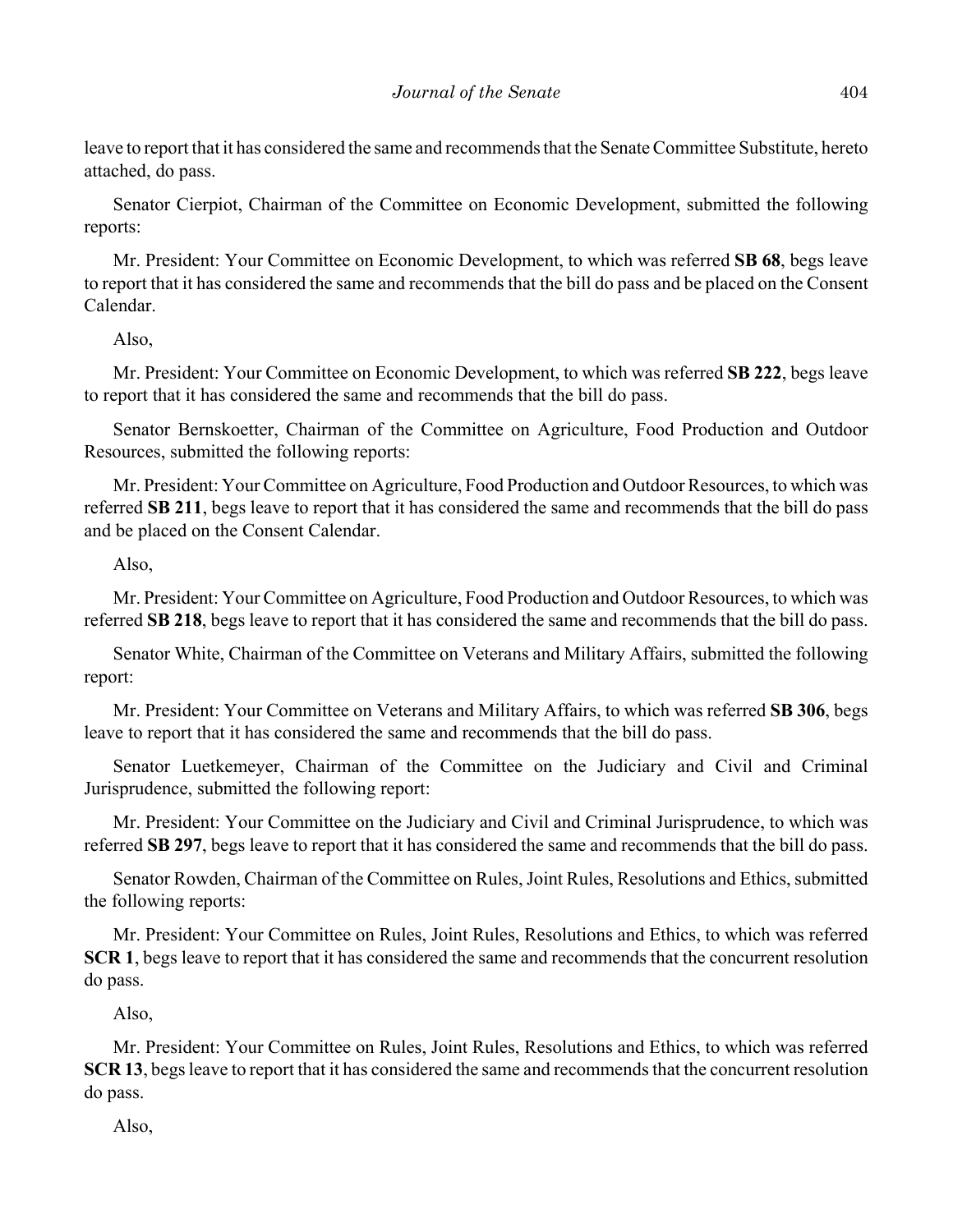Mr. President: Your Committee on Rules, Joint Rules, Resolutions and Ethics, to which was referred **SR 254**, begs leave to report that it has considered the same and recommends that the resolution do pass.

Also,

Mr. President: Your Committee on Rules, Joint Rules, Resolutions and Ethics, to which was referred **SJR 13**, begs leave to report that it has considered the same and recommends that the Senate Committee Substitute, hereto attached, do pass.

Also,

Mr. President: Your Committee on Rules, Joint Rules, Resolutions and Ethics, to which was referred **SS No. 2** for **SCS** for **SB 194**, begs leave to report that it has examined the same and finds that the bill has been truly perfected and that the printed copies furnished the Senators are correct.

President Kehoe assumed the Chair.

## **SECOND READING OF SENATE BILLS**

The following Bills were read the 2nd time and referred to the Committees indicated:

**SB 364**––Ways and Means.

**SB 365**––Education.

**SB 366**––Economic Development.

**SB 367**––Transportation, Infrastructure and Public Safety.

**SB 368**––Transportation, Infrastructure and Public Safety.

**SB 369**––Transportation, Infrastructure and Public Safety.

- **SB 370**––Insurance and Banking.
- **SB 371**––Transportation, Infrastructure and Public Safety.
- **SB 372**––Professional Registration.
- **SB 373**––Progress and Development.
- **SB 374**––Government Reform.
- **SB 375**––Professional Registration.
- **SB 376**––Professional Registration.
- **SB 377—Commerce, Consumer Protection, Energy and the Environment.**
- **SB 378**––Transportation, Infrastructure and Public Safety.
- **SB 379—Commerce, Consumer Protection, Energy and the Environment.**
- **SB 380**––Local Government and Elections.
- **SB 381**––Transportation, Infrastructure and Public Safety.
- **SB 382**––Commerce, Consumer Protection, Energy and the Environment.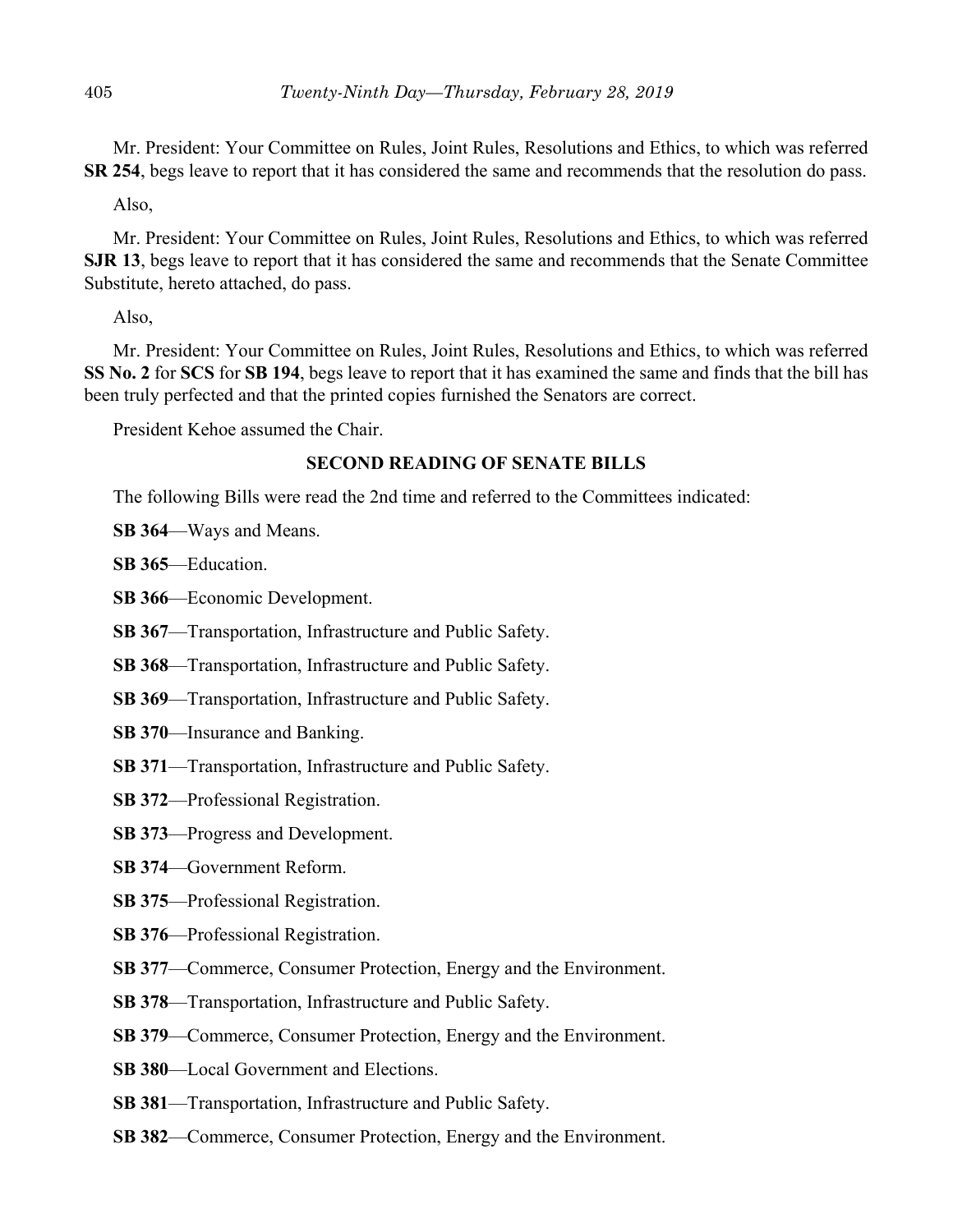- **SB 383**––Commerce, Consumer Protection, Energy and the Environment.
- **SB 384**––Local Government and Elections.
- **SB 385**––Local Government and Elections.
- **SB 386**––Judiciary and Civil and Criminal Jurisprudence.
- **SB 387**––Local Government and Elections.
- **SB 388**––Health and Pensions.
- **SB 389**––Government Reform.
- **SB 390**––Health and Pensions.
- **SB 391**––Agriculture, Food Production and Outdoor Resources.
- **SB 392**––Judiciary and Civil and Criminal Jurisprudence.
- **SB 393**––Seniors, Families and Children.
- **SB 394**––Transportation, Infrastructure and Public Safety.
- **SB 395**––Judiciary and Civil and Criminal Jurisprudence.
- **SB 396**––Insurance and Banking.
- **SB 397**––Local Government and Elections.
- **SB 398**––Judiciary and Civil and Criminal Jurisprudence.
- **SB 399**––Ways and Means.
- **SB 400**––Professional Registration.
- **SB 401**––Education.
- **SB 402**––Local Government and Elections.
- **SB 403**––Transportation, Infrastructure and Public Safety.
- **SB 404**––Small Business and Industry.
- **SB 405**––Veterans and Military Affairs.
- **SB 406—Health and Pensions.**
- **SB 407**––Education.
- **SB 408**––Agriculture, Food Production and Outdoor Resources.
- **SB 409—Local Government and Elections.**

#### **INTRODUCTIONS OF GUESTS**

Senator Holsman introduced to the Senate, Abiye Okah, Kansas City.

The President introduced to the Senate, former Lieutenant Governor Peter Kinder.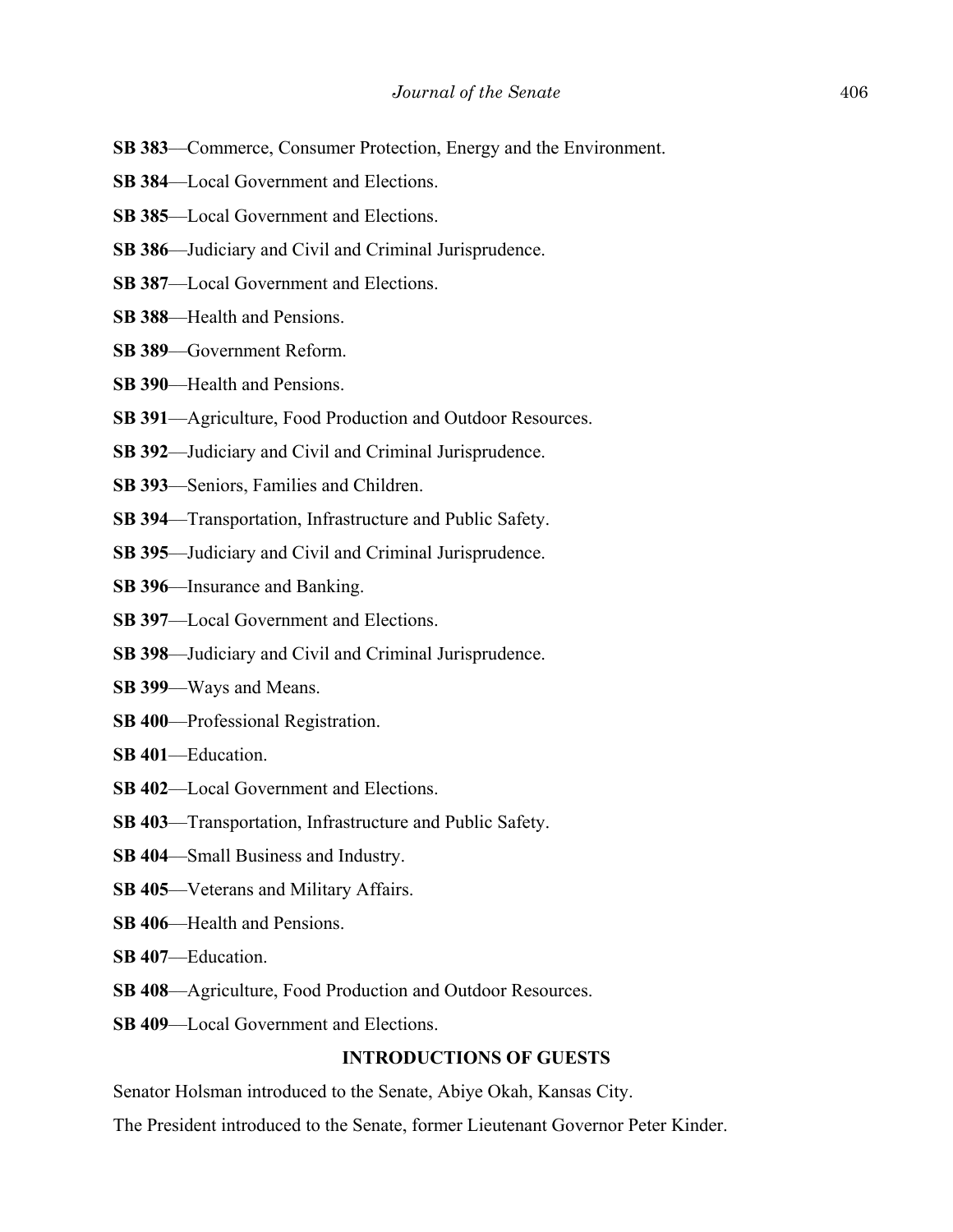Senator Riddle introduced to the Senate, Dr. John and Melissa King, Texas.

Senator Schatz introduced to the Senate, former State Senator John Cauthorn, Mexico.

Senator Emery introduced to the Senate, the Physician of the Day, Dr. Warren Lovinger, Nevada.

Senator Luetkemeyer introduced to the Senate, eighth-grade students from St. Joseph Christian School.

Senator Holsman introduced to the Senate, Paul Rempinski, Kansas City.

On motion of Senator Rowden, the Senate adjourned until 4:00 p.m., Monday, March 4, 2019.

#### SENATE CALENDAR

#### THIRTIETH DAY–MONDAY, MARCH 4, 2019

#### FORMAL CALENDAR

## SECOND READING OF SENATE BILLS

SB 410-Koenig SB 411-Romine SB 412-Holsman SB 413-Sater SB 414-Wieland SB 415-Bernskoetter SB 416-Bernskoetter SB 417-White SB 418-White SB 419-Riddle SB 420-Riddle SB 421-Wallingford SB 422-White SB 423-Cunningham SB 424-Luetkemeyer SB 425-Cierpiot SB 426-Williams SB 427-Wieland SB 428-Hough SB 429-Wallingford SB 430-Libla SB 431-Schatz SB 432-Sifton SB 433-Onder

SB 434-Riddle SB 435-White SB 436-Hoskins SB 437-Hoskins SB 438-Brown SB 439-Brown SB 440-Brown SB 441-Hough SB 442-Wieland SB 443-Schupp SB 444-Schupp SB 445-Arthur SB 446-Arthur SB 447-Emery SB 448-Sater SB 449-Sater SB 450-Williams SB 451-Riddle SB 452-Curls SB 453-Hough SB 454-Hegeman SB 455-Holsman SB 456-Schupp SB 457-Curls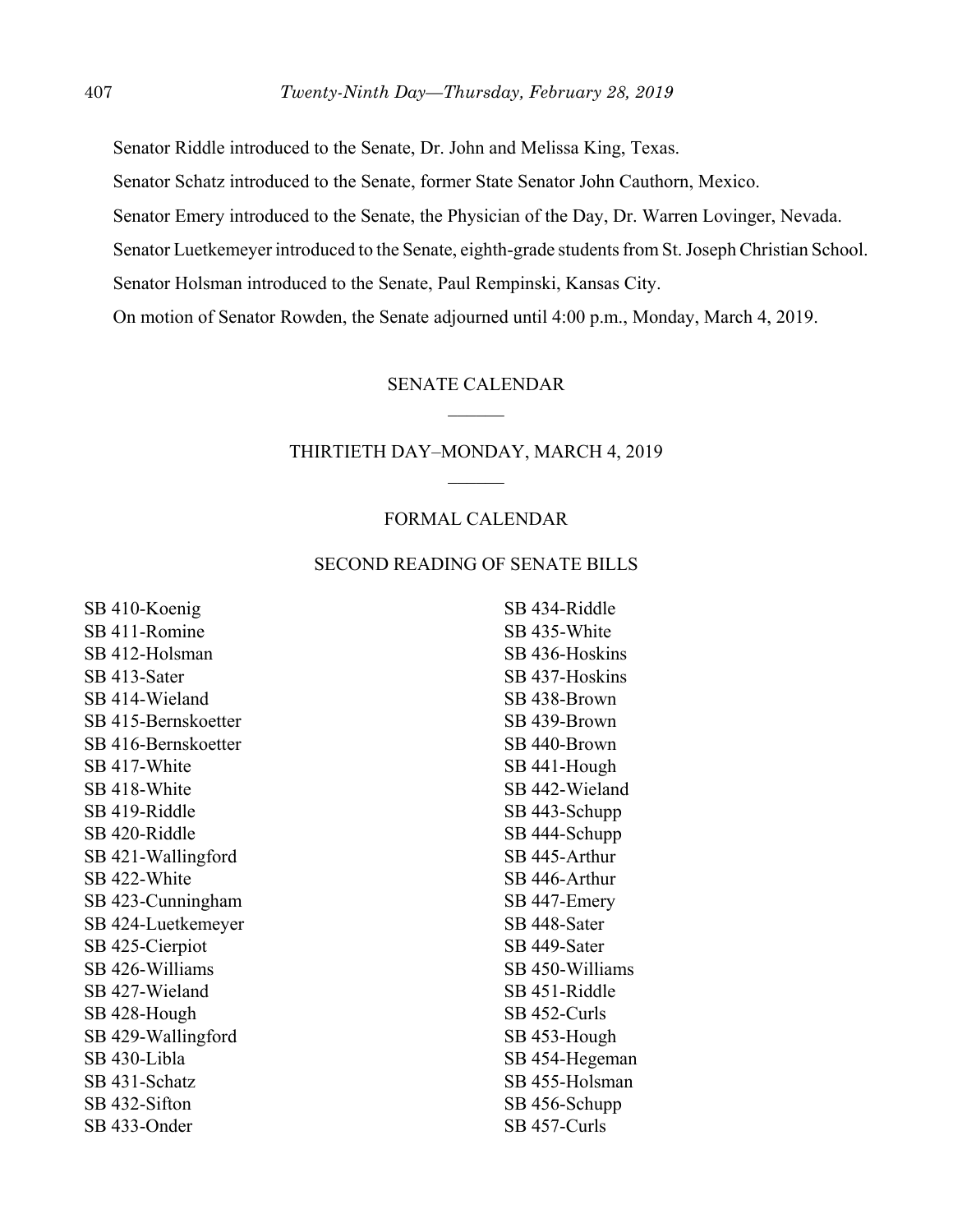SB 458-May SB 459-Nasheed SB 460-O'Laughlin SB 461-O'Laughlin SB 462-Arthur SB 463-Burlison SB 464-Burlison SB 465-Burlison SB 466-White SB 467-Onder SB 468-Williams SB 469-Walsh SB 470-Riddle SB 471-Crawford SB 472-Crawford SB 473-Bernskoetter SB 474-Bernskoetter SB 475-Cunningham SB 476-Brown SB 477-Brown SB 478-Holsman SB 479-Onder SB 480-Schupp SB 481-Hoskins SB 482-Hoskins SB 483-Hoskins SB 484-Hoskins SB 485-Hoskins SB 486-Williams SB 487-Libla SB 488-Rizzo SB 489-Rizzo SB 490-Rizzo SB 491-Rizzo SB 492-May

SB 493-May SB 494-Emery SB 495-Emery SB 496-Emery SB 497-O'Laughlin SB 498-Burlison SB 499-Burlison SB 500-Burlison SB 501-Riddle SB 502-Bernskoetter SB 503-Crawford SB 504-Crawford SB 505-Brown SB 506-Brown SB 507-Hough SB 508-Hough SB 509-Hough SB 510-Hough SB 511-Williams SB 512-Hegeman SB 513-Sater SB 514-Sater SB 515-Sater SB 516-Cunningham SB 517-Riddle SB 518-Curls SJR 22-Nasheed SJR 23-Eigel SJR 24-Cierpiot SJR 25-Libla SJR 26-Holsman SJR 27-Eigel SJR 28-Holsman SJR 29-Schatz SJR 30-Burlison

#### HOUSE BILLS ON SECOND READING

HB 445-Dogan HB 188-Rehder HB 182-Shull HB 280-Ruth HB 108-Sommer HB 72-Tate HCS for HB 185 HCS for HB 255 HB 214-Trent HB 77-Black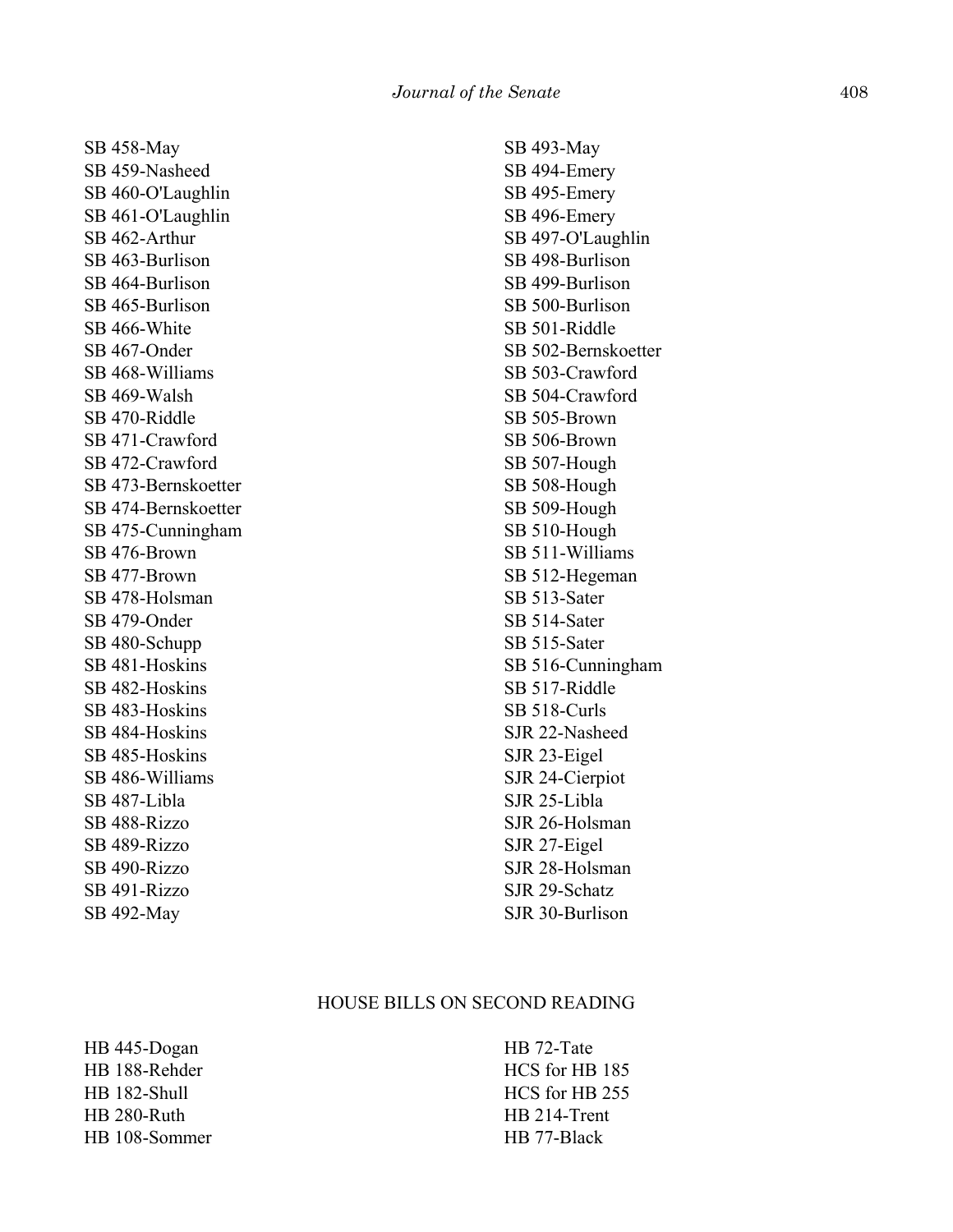HCS for HB 447 HCS for HBs 243 & 544 HB 283-Anderson HCS for HB 324 HB 113-Smith HB 321-Solon HB 402-Basye HCS for HB 242 HCS for HB 303 HB 70-Dinkins HB 461-Pfautsch

HCS for HB 239 HCS for HB 354 HB 441-Fitzwater HB 138-Kidd HB 126-Schroer HCS for HB 207 HCS for HBs 743 & 673 HCS for HB 678 HB 219-Wood HB 599-Bondon

## THIRD READING OF SENATE BILLS

SB 196-Bernskoetter (In Fiscal Oversight) SS#2 for SB 7-Emery (In Fiscal Oversight) SS#2 for SCS for SB 194-Hoskins

## SENATE BILLS FOR PERFECTION

- 1. SB 132-Emery, with SCS
- 2. SB 65-White
- 3. SB 100-Riddle
- 4. SB 69-Hough
- 5. SB 291-Wallingford, with SCS
- 6. SB 252-Wieland, with SCS
- 7. SB 167-Crawford, with SCS
- 8. SB 45-Hoskins, with SCS
- 9. SB 292-Eigel, with SCS
- 10. SB 213-Hegeman
- 11. SB 184-Wallingford, with SCS
- 12. SB 283-Hoskins
- 13. SB 180-Wallingford, with SCS
- 14. SB 10-Cunningham, with SCS
- 15. SB 224-Luetkemeyer
- 16. SBs 12 & 123-Cunningham, with SCS
- 17. SB 9-Emery, with SCS
- 18. SJR 2-Emery, with SCS
- 19. SB 202-Romine
- 20. SB 101-Riddle, with SCS
- 21. SB 230-Crawford, with SCS
- 22. SB 168-Wallingford, with SCS
- 23. SB 19-Libla
- 24. SB 201-Romine
- 25. SB 138-Riddle
- 26. SB 264-Crawford
- 27. SB 219-Hoskins, with SCS
- 28. SB 71-Brown
- 29. SB 108-Koenig, with SCS
- 30. SB 87-Wallingford
- 31. SB 174-Crawford, with SCS
- 32. SB 52-Eigel, with SCS
- 33. SB 145-Burlison
- 34. SJR 1-Sater and Onder
- 35. SB 5-Sater, et al, with SCS
- 36. SB 222-Hough
- 37. SB 218-Hoskins
- 38. SB 306-White
- 39. SB 297-White
- 40. SJR 13-Holsman, with SCS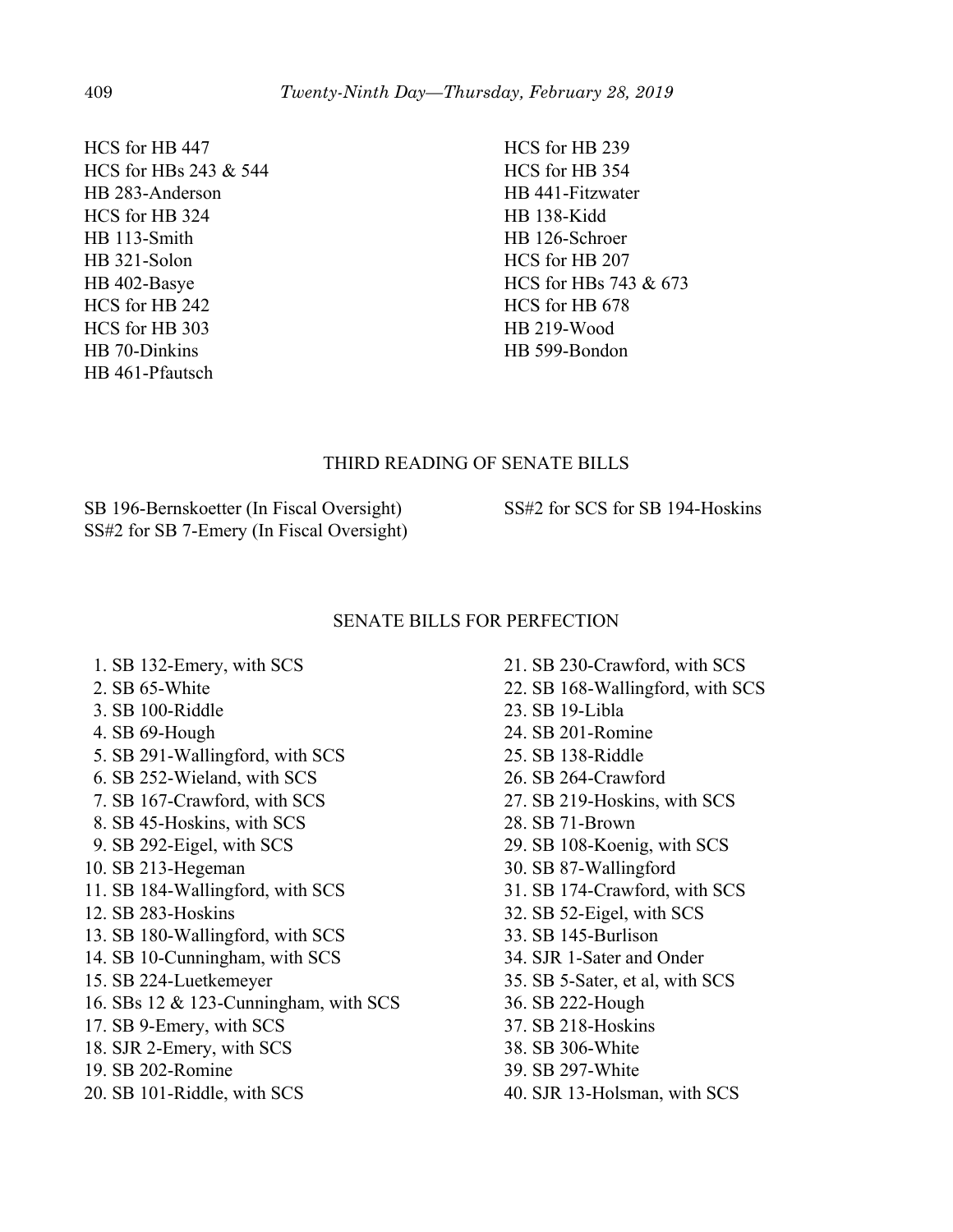## INFORMAL CALENDAR

## SENATE BILLS FOR PERFECTION

SB 4-Sater SB 14-Wallingford SB 16-Romine, with SCS, SS for SCS, SA 3 & point of order (pending) SB 30-Hegeman, with SCS SB 39-Onder SB 44-Hoskins, with SCS & SS for SCS (pending)

SBs 46 & 50-Koenig, with SCS SB 49-Rowden, with SCS SB 56-Cierpiot, with SCS, SA 1 & SA 1 to SA 1 (pending) SB 57-Cierpiot SB 76-Sater, with SCS (pending) SB 154-Luetkemeyer, with SS & SA 2 (pending) SB 160-Koenig, with SCS

## CONSENT CALENDAR

## Senate Bills

Reported 2/7

SB 131-Emery, with SCS SB 103-Schupp

SB 54-Crawford

Reported 2/14

SB 83-Cunningham, with SCS SB 179-Cunningham

SB 164-Schupp SB 84-Cunningham

Reported 2/21

SB 147-Sater, with SCS SB 267-Wieland, with SCS

Reported 2/28

SB 206-Arthur SB 152-Holsman SB 204-Riddle

SB 210-May SB 68-Hough SB 211-Wallingford